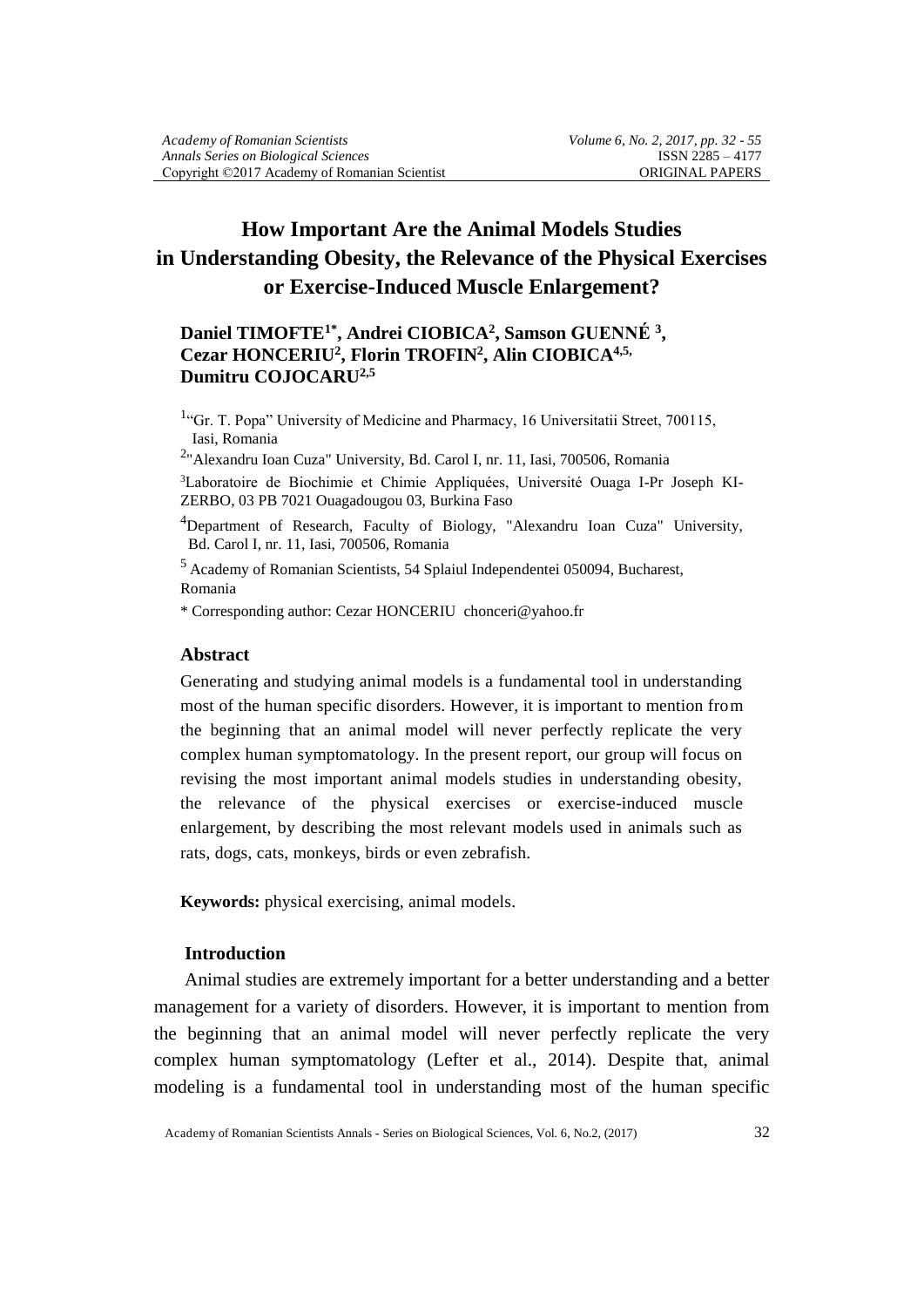disorders.

In this way, for example our group has some previous experience in understanding and developing new and classical animal models of neuropsychiatric disorders (Ciobica et al., 2010, 2011, 2015, Foyet et al., 2011, Ababei et al., 2015), and also lately animal models related to obesity and physical exercise performances (Ciobica et al., 2015, 2016, Trofin et al., 2014).

In addition, in the literature there are several different animal models that are created for inducing and studying obesity (Lutz et al., 2012) or even muscle hypertrophy, models that aspire to produce similar results to progressive resistance training protocols in humans. Thus, in the case of muscle hypertrophy for example, which can be defined as an adaptive response to overload, it is considered distinct and separate from muscle hyperplasia and during hypertrophy, contractile elements enlarge and the extra cellular matrix expands to support growth (Vierck et al., 2002). This is in contrast to hyperplasia, which results as an increase in the number of fibbers within a muscle.

 Progressive resistance exercise is considered to be the best possible way to achieve hypertrophy in humans. It is widely accepted that the 3 primary factors responsible for initiating the hypertrophic response to resistance exercise are the following: mechanical tension, muscle damage, and metabolic stress (Evans et al., 2002).

 Mechanical tension is produced by both, the generated force and also by the stretch of the muscle. It is considered to be essential to muscle growth, and the combination of the before mentioned two stimuli has been found in the literature to have the most significant hypertrophic effect (Hornberger et al., 2006). To be more specific, mechanical overload increases muscle mass, while the unloading results in atrophy. Studies have shown that this process appears to be largely controlled by the protein's synthetic rate (Kimball et al., 2002).

 Thus, resistance training can result in localized muscle damage tissue. The muscle damage it is considered, under certain conditions, to generate a hypertrophic response. Damage can be specific to just a few macro molecules of tissue or even as a result in large tears in the sarcolemma (the transparent tubular sheath which envelops the fibbers of skeletal muscles), basal lamina, or in the supportive connective tissue (Vierck et al., 2000).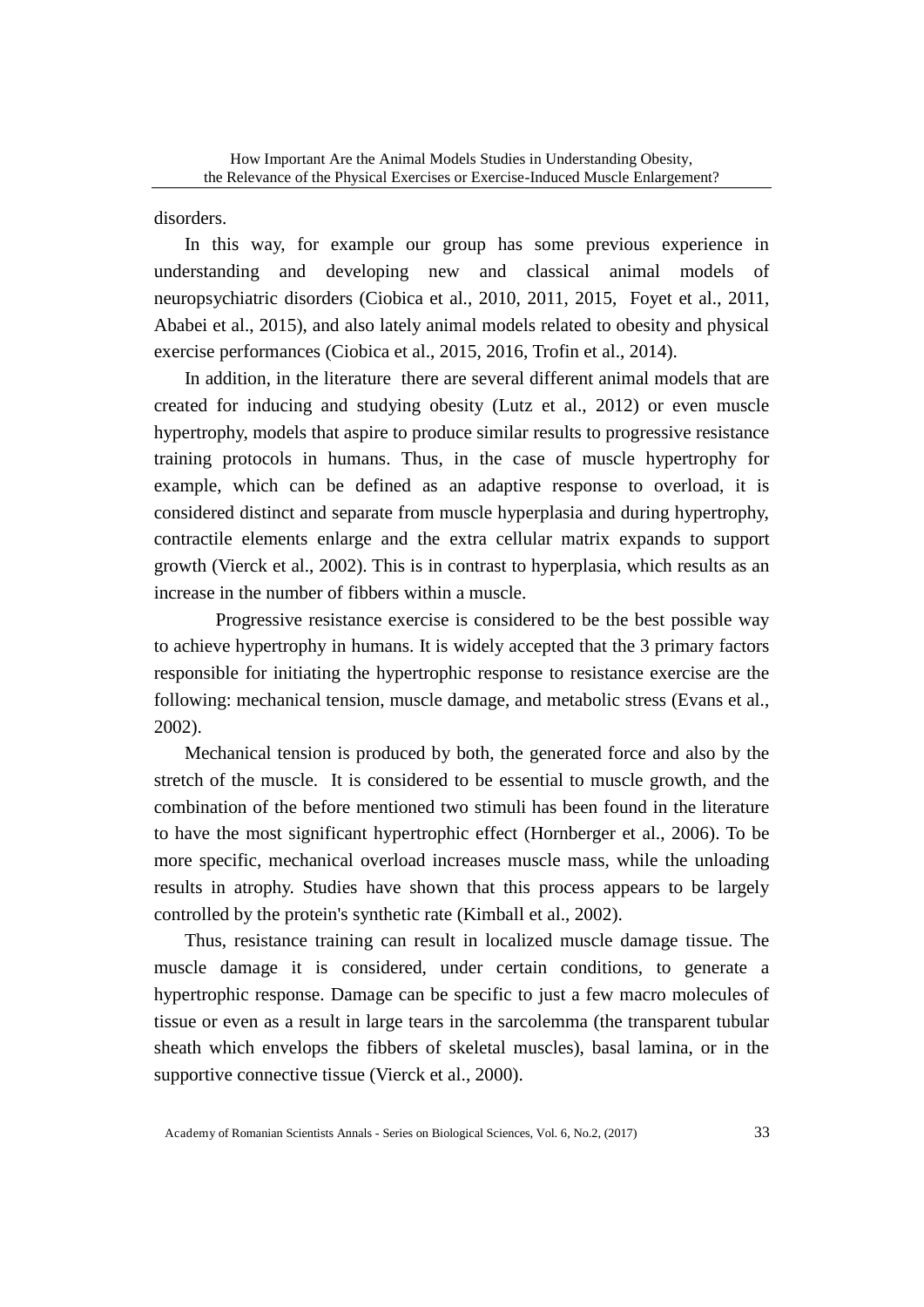In addition, numerous studies support the anabolic role of metabolic stress induced by resistance exercises in hypertrophy (Smith et al., 2005). To a greater extent, some authors have speculated that metabolite accumulation may be even more important than the high force development in optimizing the hypertrophic response to resistance training (Shinohara et al., 1998). Although, many studies have clearly showed that metabolic stress does not seem to be an essential part of muscular growth (Shinohara et al., 2002), a large body of evidence shows that it can have a significant hypertrophic effect, either in a primary or secondary manner, as we will describe later on.

 Therefore, the literature regarding mechanism underlying the idea that strength increases through resistance training is marked largely by references to the role of muscle mass enlargement. It is also important to mention that, there are other strength related changes as well, such as alteration in the contractile characteristics of the muscle, or muscle architectural changes (Widrick et al., 2002). Nevertheless, the idea that muscle mass plays a vital role in muscular strength is considered to be indisputable. There is also little question regarding the notion that neural factors play an important role in muscle strength gains (Aagaard et al., 2003).

 In a clinical setting, where the therapist needs to restore the function that has been lost or impaired through illness or injury, rehabilitation can require the restoration of not only strength, but also range of motion, balance and coordination. The specificity of the functional needs of every patient should determine the exercises and activities prescribed, including the exercise selection, the intensity, volume of strength training used.

 Thus, an increase in muscle strength should be a desirable outcome of any type of rehabilitation therapy. As before mentioned, an increase in muscle strength is the result of muscle hypertrophy and neural adaptations, and progressive resistance exercise is the primary mode of producing muscle hypertrophy in a rehabilitation setting. There are many reviews that analyzed the specifics of progressive resistance exercise in terms of specificity of training, regarding total volume, frequency, intensity, exercise selection and results (Taaffe et al., 2000)**.** As a confirmation that strength training should be used in most rehabilitation programs, it has been shown that resistance training has an *important beneficial*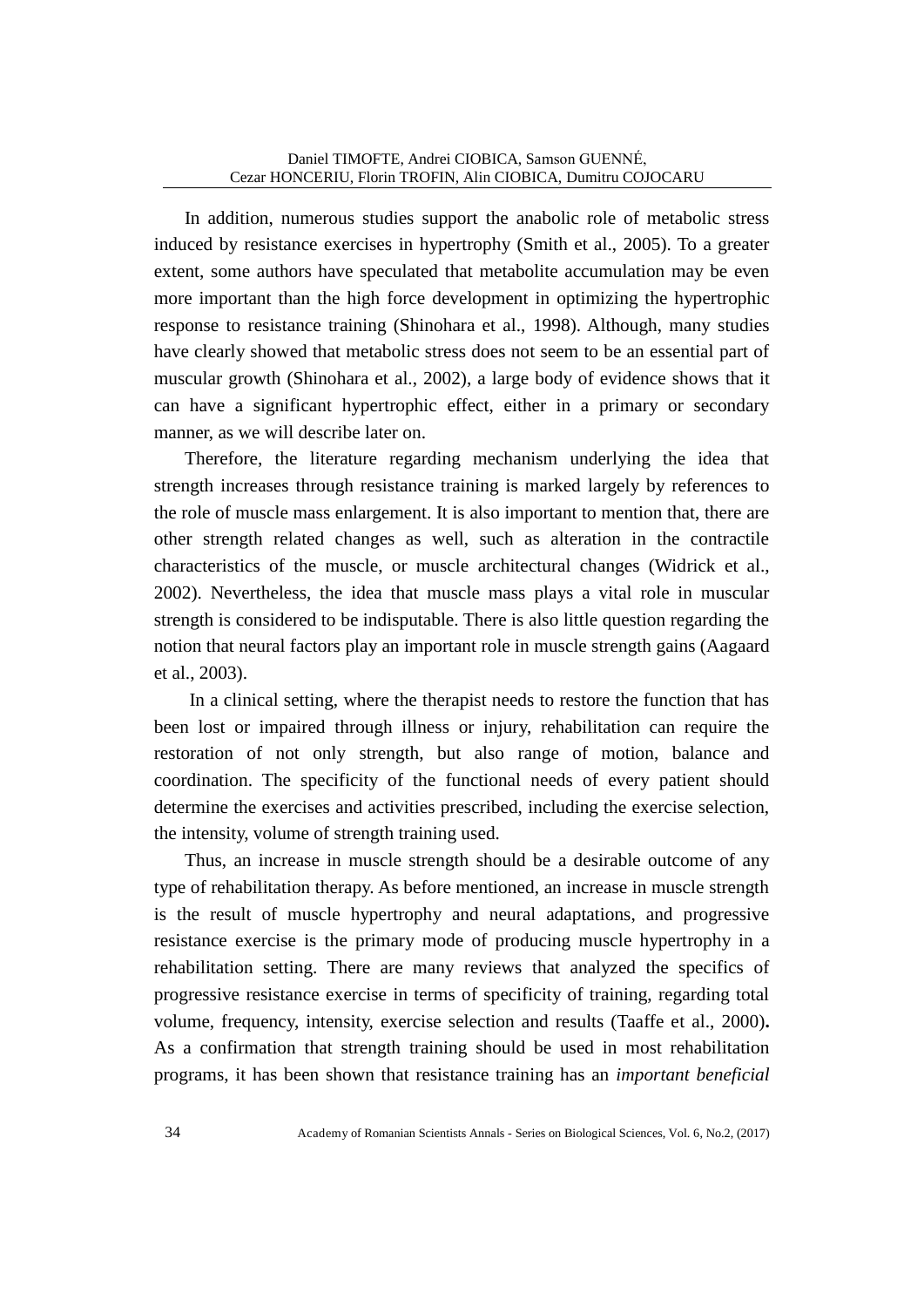*role in osteoporosis, stroke, aging, cardiovascular diseases, metabolic disorders and muscular diseases* (Parise et al., 2000, Pollock et al., 2000, Sandu et al., 2014).

 Although physiological and cellular mechanisms of muscle hypertrophy have been reviewed in many articles, molecular mechanisms that initiate and regulate muscle hypertrophy is still a relatively new topic in the field of exercise science (Carson et al., 2000, Carro et al., 2000). However, while the functional outcomes of progressive resistance exercise have been researched largely using human participants, the majority of the data used in cellular and molecular components of muscle hypertrophy are inferred from studies using laboratory animals as subjects.

Regarding the aforementioned implicated mechanisms, we could discuss also about the oxidative stress status modifications and its relevance in physical exercising (Trofin et al., 2014, 2017), especially considering the importance of the oxidative stress markers methodology (Cojocaru et al., 2055, 2007, 2010) in most of the neuropsychiatric and metabolic manifestations (Rosoiu et al., 2006, 2007, 2009, Achitei et al., 2013, Balmus et al., 2016, Ciobica et al., 2012, Foyet et al., 2015) and the previous discussed and studied (including by our group) relations between exercising performing and a variety of neurological and psychiatric disorders.

In fact, the importance of these animal models is given by the information emerged, which can be used by the clinician to evaluate current strength-related programs and perhaps design new or modified strategies for implementing this type of exercising in patients suffering from various disorders. Thus, the ultimate goal is to optimize the resistance training in humans to acquire better functional results in the clinical environment. Also, the majority of these studies on animals are comparing physically active rodents to those that are more inactive, as we also did in a previous mentioned and cited paper regarding the importance of exercising in Parkinson's disease manifestations (Ciobica et al., 2015).

Also, previous studies in the literature are manipulating the exercise variable by providing or preventing access to a running wheel for 3 to 12 weeks. The results are suggesting that activity-induced increases in neurotransmitters (such as norepinephrine, serotonin), neuromodulators (galanin), and growth factors, including nerve growth factor, vascular endothelial-derived growth factor, insulin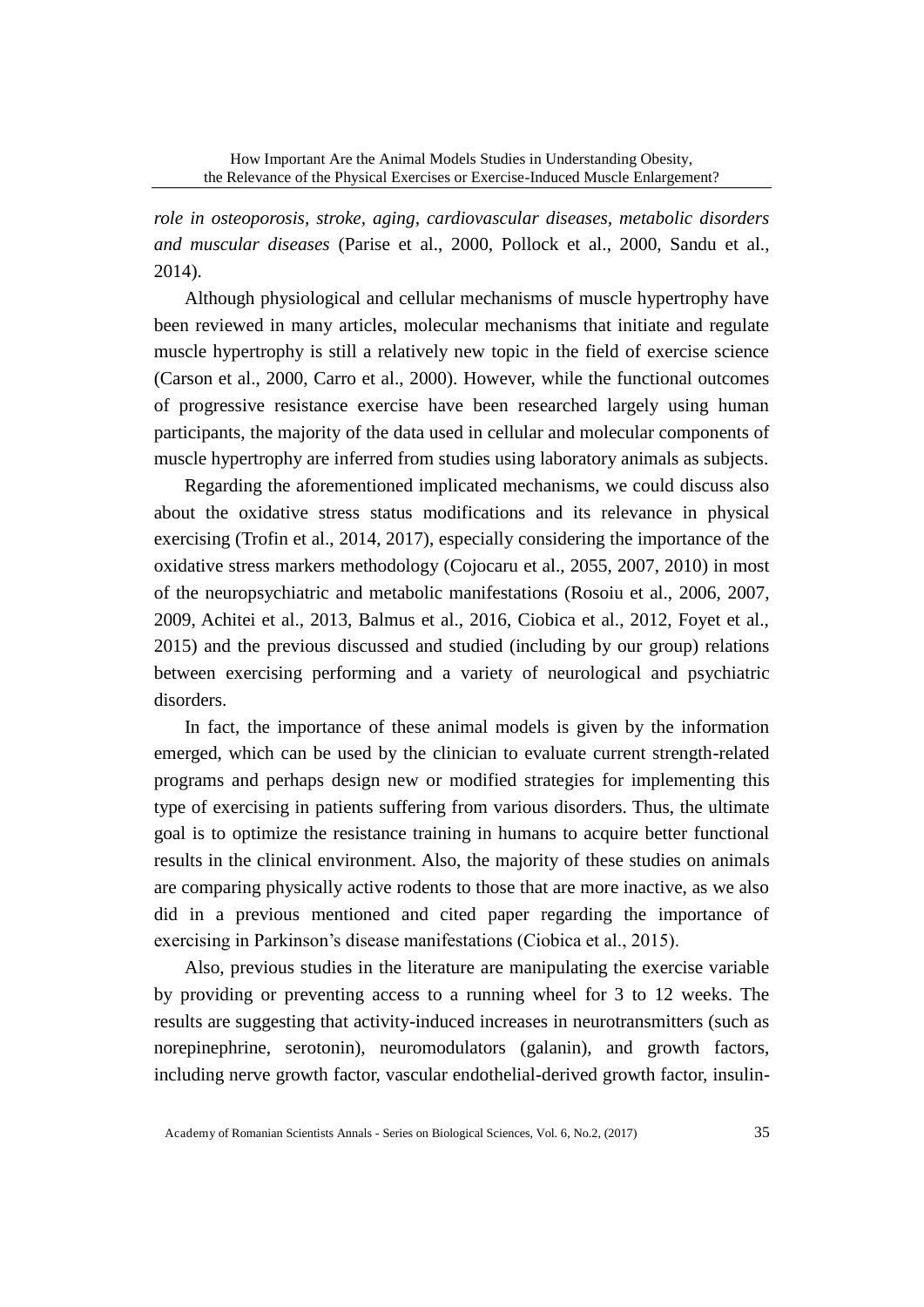like growth factor (IGF-1), and brain-derived neurotrophic factor, can result in angiogenesis and neurogenesis as well as contribute to cellular and molecular adaptations that enhance learning and attenuate signs of anxiety and depression (Carro et al., 2000).

What is interesting enough, is that it is unknown whether these effects occur with strength training. Important contributions to the understanding of the mechanisms by which exercise training improves mental health could be made by conducting research that directly examines the brains of animals after strength training.

 In the literature we have found the vast majority of the animal models of strength training are conducted on rodents. And there are many ways in which the respective authors have tried to induce strength training to these animals. For example in one study direct electrical stimulation of the muscle was induced while the rodent was anesthetized (Wong et al., 1988), in another one rodents climbed with weights added to the back (Yarasheski et al., 1990) and perhaps the most interesting model was the one in which the rodent performed squats in a squat exercise apparatus (Klitgaard et al., 1988). The problem with these and other rodent models is that they use operant conditioning in order to motivate the animals to perform the resistance movements. These experiments typically involve either tail shock avoidance or food reward in hungry animals (Ishiwari et al., 2004). For example, in one study, food deprived Long-Evans rats were trained to reach for a single piece of pasta and then progressively larger bundles of pasta across 30 days of training (Remple et al., 2001). One may argue that the stress effects of hunger or shock to potentially confound the effects of strength training. This is a crucial research design concern, especially in experiments where brain neurochemistry or mental health inferred from behaviour is studied.

## **General advantages of using animal models in psychical exercising studies**

In this way, besides the general aspects we mentioned at the beginig of this report, the exercise variable can be precisely controlled, but more important the environment and nutritional intake are regulated and can be virtually identical for each subject, as of course, it is really hard to achieve that with human subjects. Therefore, animals used in laboratory studies are more homogenous than human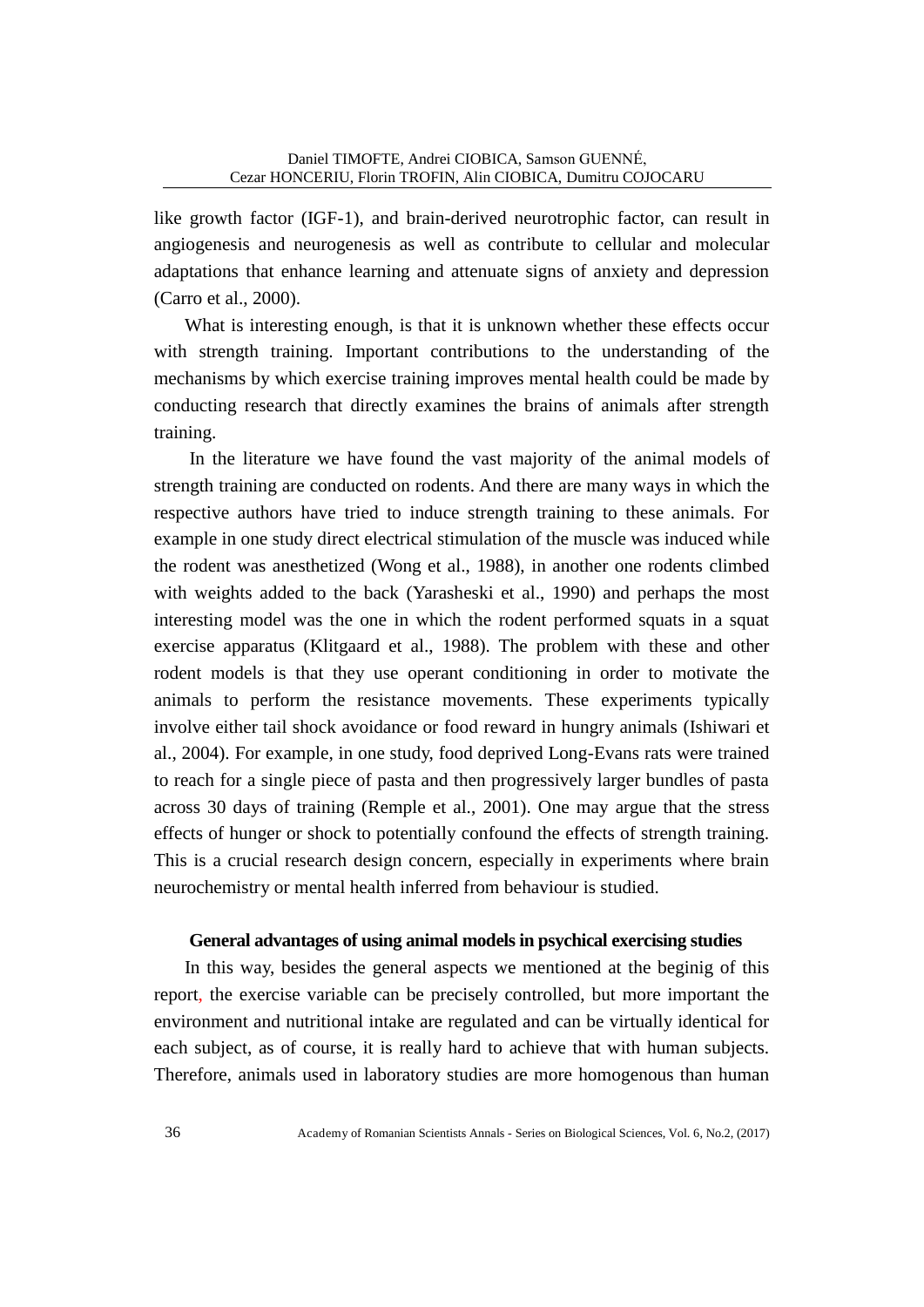subjects and the studies can be randomized. Therefore the sensitivity and reproducibility of the experimental results is increased.

Another important advantage of using animal models is that after the experiment, animals can be sacrificed and muscles can be removed. Therefore, muscles can be physiological, biochemical, histochemical and molecular analysed for a better understanding of the mechanisms of hypertrophy. Human muscle biopsies can be operated, however there are often irrelevant because of the very small amount of tissue that is obtained. As a consequence these biopsies may be considered limiting regarding the sample size and may not show the adaptations that possibly occur throughout the entire muscle.

 As a main disadvantage of using animal models in comparison to human ones, we mention the extent to which the results can be extrapolated to humans. There is a big concern about the potential threat to the external validity of the results obtained in these types of experiments.

## **Resistance Training in Conscious Animals**

 Several animal weightlifting models using conscious animals have been created for studying muscle hypertrophy. An important design in the literature is the model in which an apparatus for rats is built and used by several laboratories to mimic the traditional squat exercise performed in human resistance training models (Fluckey et al., 1995). In these studies rats are trained to stand upright and extend their hind limbs, hence lifting a weight added on a belt, vest, or shoulder harness. To obtain a progressive overload similar to the one used in an optimal human resistance training protocol, the intensity during the movement is increased throughout the training period by progressive increasing the weight the rat is lifting.

 One of first studies to use this model was by Tamaki et al. The authors designed the first training apparatus that can induce rats to perform human squats. The apparatus was constructed with reference to a power rack or a smith machine, the training machines used by humans to perform squats. All parts were placed on a nylon coated board. A wooded arm was fastened at one end in the axis of vertical gyration. An aluminum holder for the rats was attached to the other end of the arm. The angle of the aluminum holder with respect to the arm was 65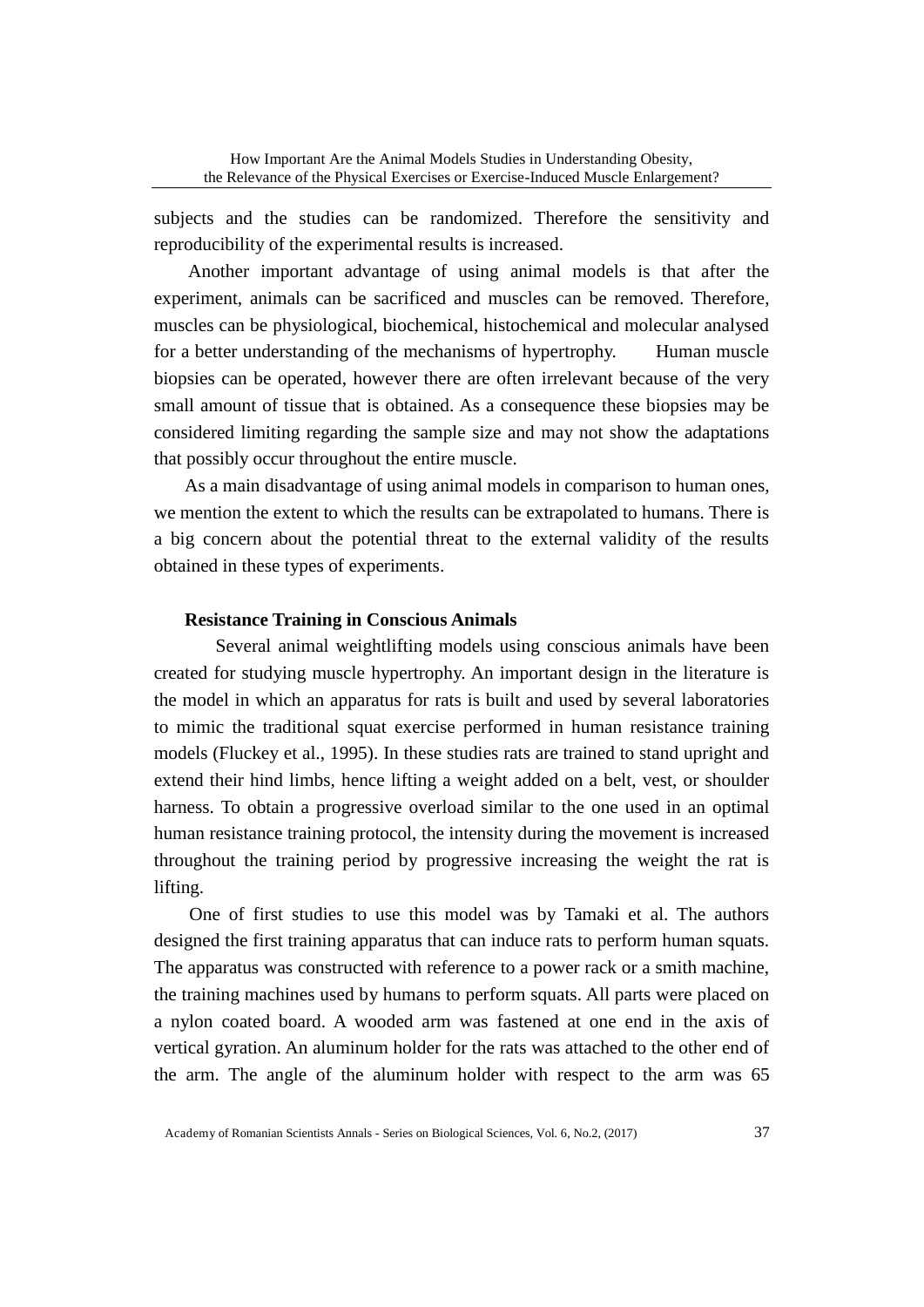degrees. The magnitude of the angle was determined by the authors during the preliminary experiments. Rats wearing a canvas jacket were able to regulate the twisting and flexion of their torsos and were fixed by the holder in a standing position on their hind limb. An electrical stimulation was given to the tail of the rat through a surface electrode. As a result, the rats extended their legs repeatedly, which lifted the weight on the arm of the training apparatus. The authors set a safety stopper to prevent hyperflexion of the knee and ankle joints during the squat training. A resting stopper was also set to relax the legs during periods of rest. The results showed that at the end of 12 weeks of training the number of fibbers in the plantaris muscles of the squat group was greater by 14% than that in the control and sprint groups (P less than 0.001), suggesting hyperplasia following hypertrophy. These results indicated that the muscle strength-training model presented by the authors may provide a new insight into the muscle hypertrophy associated with hyperplasia induced by heavy resistance training in rodents.

 Garner et al., proposed the following rodent strength training model as a method for minimizing some of the before mentioned potential confounding effects of hunger or tail shock. In their study, the rats were motivated to perform 10 weeks of strength training using electrical stimulation of the brain as a reward. After recovery from a brain surgical procedure, animals received electrical stimulation in the brain when they lifted their arms to press a bar. Weight was attached to their backs, and to mimic the progressive overload used in human strength training, the amount of weight attached increased from 30 g to 190 g over a 10-week training period. The authors stated that this intracranial self-stimulation model was not only relatively easy to implement but also did not produce any apparent physical or mental trauma in the animals. However, it remains uncertain whether the effects of strength training alone could be separated from potentially confounding effects of direct tegmental brain stimulation.

 Another model, described also by Tamaki is for mimicking the squat exercise in humans used a 35cm-high Plexiglas tube which was fastened to an l-cm-high plateau in a 35cm-long, 25cm-wide and 60-cm-high cage. At the bottom of the tube was a 6-cm-wide and 14-cm-high opening within which one-half of the lower diameter of the tube was filled by a vertical upward gradient made of a Plexiglas plate. This plate and the l-cm-high plateau ensured a fairly identical work position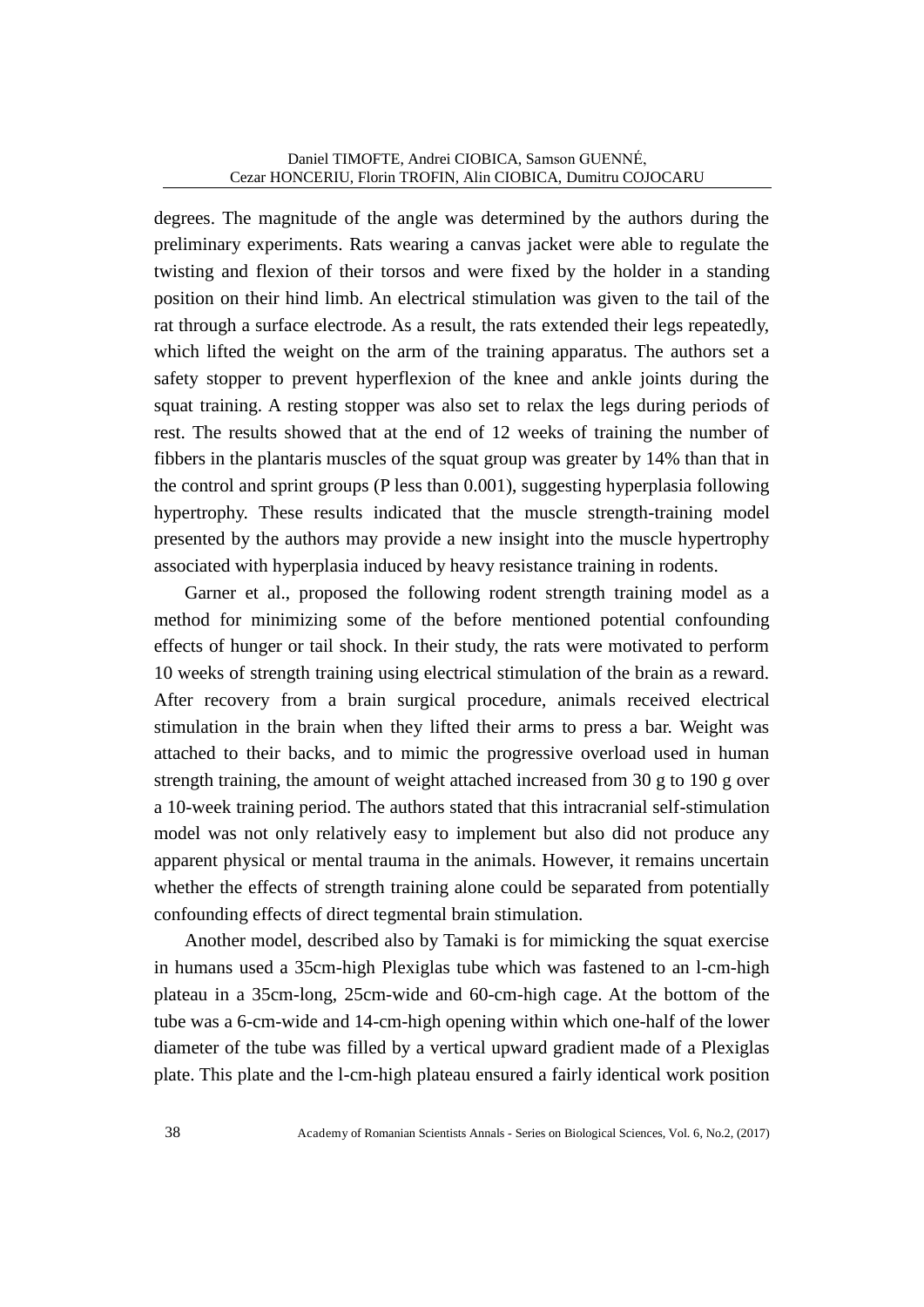for the rats, since the height of the pill tube (a tube that contains a vertical pile of food pills) was adjustable in such a way that the rat can only reach the pill by placing its paws as close as possible to the plate. Above and opposite the opening were two parallel grooves. The groove above the opening had an adjustable support system, whereas the opposite groove had an adjustable hinge.

 Therefore a suspended lever could be adjusted to the desired height. Likewise the lever could be raised with its pivot in the hinge joint, when the upward movement stopped. This ensured that the rat only carried out the concentric part of the movement. It is important to be mentioned that this study was conducted on old male Wistar rats subject to muscle lose in normal conditions in this period of their lives. Regarding the force applied by the rats, the weights on the lever was increased by 85% ( $P < 0.05$ ) from 67 g in week 1 to 70 g in week 36. Thus, the models used by the authors of this study has proven to produce a significant difference in the mass and the strength of a predominately slow-twitch (soleus) and a predominately fast-twitch (plantaris) muscle between a trained group of rats compared with a control group with the same age and eating rhythm.

 In humans, progressive resistance exercise is recognized for its ability to induce skeletal muscle hypertrophy. In an attempt to develop an animal model which mimics human progressive resistance exercise Hornberger et al., in 2004 used Sprague-Dawley rats trained to climb a 1.1-m vertical (80 degree incline) ladder with weights secured to their tail. The rats were trained once every 3 days for 8 weeks. Each training session consisted of 4-9 climbs requiring 8-12 dynamic movements per climb. Based on performance, the weight carried during each session was progressively increased. Over the course of 8 weeks, the maximal amount of weight the rats could carry increased 287%.

 In another study on conscious animals Cassilhas et al. used an adaptation of the, before mentioned, vertical ladder climbing model for progressive resistance training in rats, different by adding a unique feature to ensure the homogeneity of the study groups: a period of adaptation to the apparatus without any negative reinforcement followed by a subsequent pairing of animals based on their ability to learn. Despite the lack of difference in body weight between the two groups, the author found that the experimental group showed a morphological change in the muscles, which are responsible for the kinetic motion of the animals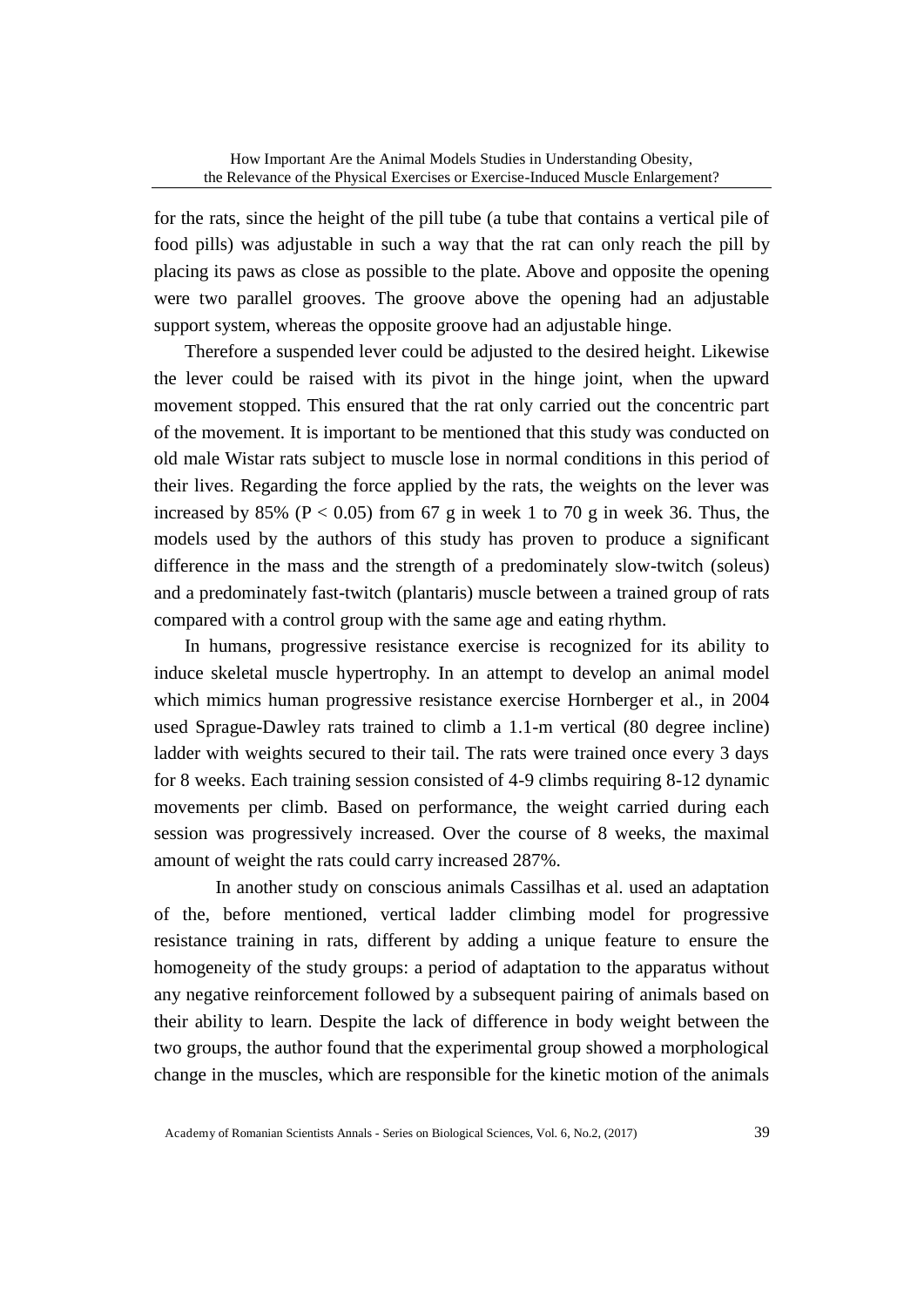on the apparatus. After the histological assay and the quantification of the increase in gastrocnemius and plantaris fibers, the authors observed that the experimental group suffered 60%, 35% and 38% of hypertrophy, respectively compared to the control group. This hypertrophy in the analyzed muscles is a clear indicator that the apparatus used by the authors and the training were able to mimic the major adaptive responses to resistance training.

 Perhaps the most advantageous strength-training animal model would be a nonhuman primate model because the brains and weight-lifting behaviors of monkeys are considered to be more similar to humans than other animals, including cats and rats. We found one observational study that has been conducted with capuchin monkeys. The authors made the monkeys to lift stones weighing from 33% to 77% of their body weight and throw them to break open nuts for food (Liu et al., 2009). The weight of the stones could be manipulated experimentally to achieve progressive overload of the lifted weight, similar to programs used by humans to increase muscle strength. The authors considered that the biomechanics of the capuchins' modality of rock lifting resembles human power pulls and dead lifts (Liu et al., 2009). Another nonhuman primate model of strength training we found was a model on rhesus monkeys.

In addition, we found 4 researches that have used acute weight-lifting exercise performed by these monkeys to better understand central nervous system control over cardiovascular responses to weight lifting (Chefer et al., 1997, Engel et al., 1991, Talan et al., 1986). For example, in 1 experiment, 4 monkeys learned to use 1 arm to raise and lower a weight of 12 kg a distance of 4.5 cm at least once every 6 seconds for 1.5 to 2.5 minutes to avoid a tail shock (Chefer et al., 1997). Simultaneous electrical stimulation of various brain regions was performed during the exercise to better understand brain mechanisms that underlie cardiovascular responses to exercise.

 As before mentioned, relatively many animal models of weight lifting have been developed, nevertheless few studies have used them to explore central nervous system adaptations to strength training (Buggy et al., 2005). Many of the mentioned available animal models of strength training could be useful when combined with animal models of psychological processes, for example, canine (Tapp et al., 2003) and rodent (Shannon et al., 2004) models of executive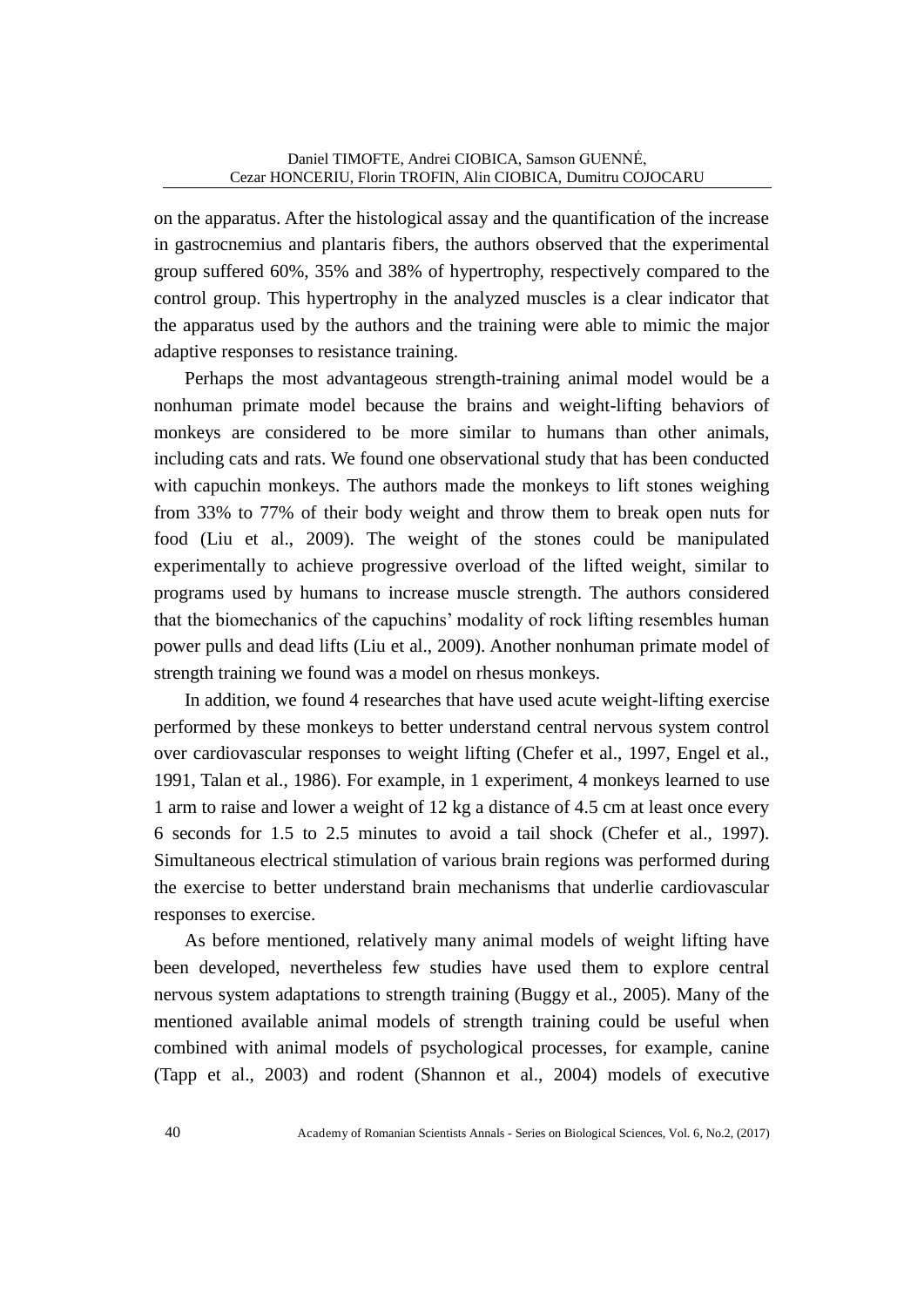function, or perhaps in the field of mental health problems, such as anxiety or depression to help in a better understanding of brain benefits of strength training (Ciobica et al., 2016). Other authors recommend that high-resistance physical activities, although not strength training per se, could be incorporated in other model animal systems, such as the zebra fish and the fruit fly, for a better understanding of genetic and molecular mechanisms underlying brain neural adaptations of high-resistance muscular activities (Cahill et al., 2002).

 The main problem with these models is the challenge to train the animal to do the desired movement. In some cases, the animal receives a food reward after completing the lift. In the before mentioned model, the rats have been motivated to do squat-like exercises by applying a mild current to the animal's tail. In other cases, failure to lift the weight results in an electric shock. An example of one of these models, Ho et al. trained the rats to respond to a visual stimulus. The animals learned to perform the squat movement within a specified amount of time to avoid a mild electrical shock applied through the floor of the cage. Another model used food as a reward. Klitgaard et al. train the rats to perform the desired movement by requiring them to perform the squat to acquire their daily food.

 In these studies, contractile properties were measured on isolated soleus and plantaris muscles from trained and untrained rats. Maximal isometric tetanic tension (the maximal amount of force produced during an isometric contraction) was 37–65% greater in the trained muscles demonstrating that a functional muscle hypertrophy had occurred (Ho et al., 1980).

 As opposed to this model, a second type of resistance training that has been used to induce hypertrophy of forelimb muscles in mice (Goldspink et al., 1964), cats (Gonyea et al., 1977) hamsters and rats (Watt et al., 1982) is a weighted lever that is pulled down to obtain food. This model is mimicking the one arm lat pulldown exercise used in humans' resistance training protocols. In the cat model, Gonyea et al. trained the animals to use their right paws to acquire food. When comparing the trained paw (right one) with the untrained one (left), the results showed that after 41 weeks of unilateral training, forelimb muscles of the right paw hypertrophied 7–34% and fiber diameters were 11% greater in the flexor carpi radialis muscle of the right paw compared to the left paw.

As before mentioned rodents do not have the willingness to exercise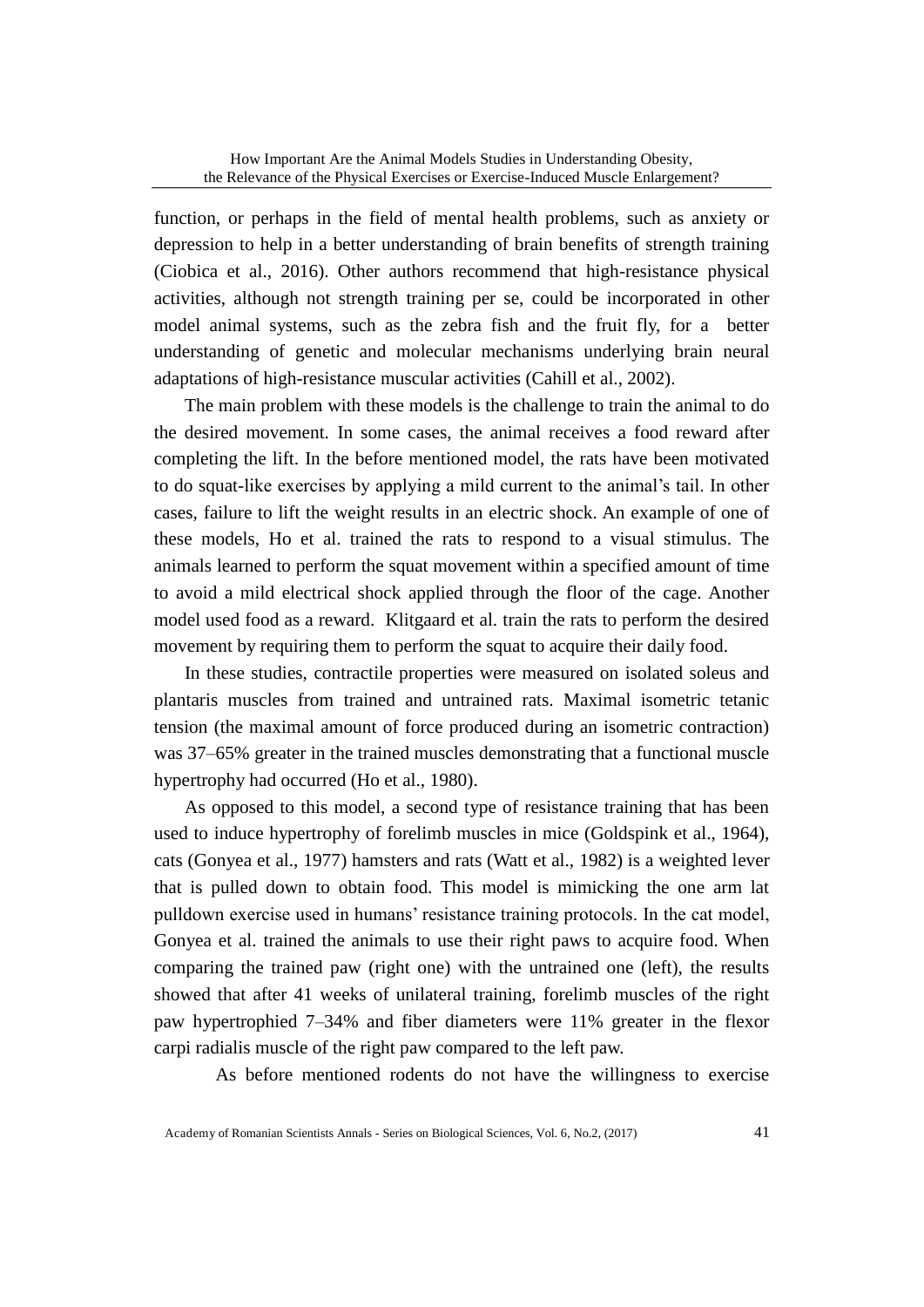without a positive reward such as food or to avoid a negative one such mild electrical shock. However, some large animals such as ponies and horses have an inborn, intrinsic willingness to perform heavy labors. We found an interesting study on ponies by Heck and all. in which the authors designed an unconventional resistance-training model where mature ponies carried a heavy load over their saddle region while walking on a treadmill at a steady pace of 1.9 meters per second. The ponies were trained using a protocol where weights were increased every workout, 3 times per week. At the beginning of the training the ponies started with a 44.5-kg weight, the opening weight carried was then increased by 22.3-kg, so that by the end of the eight-week of the training protocol, the ponies ended up carrying between 146–178 kg. The results showed that after eight weeks of progressive resistance training resulted in increases forelimb girth by 12% with a corresponding 19% increase in muscle diameter.

 The main problem with this model is, as before mentioned, the fact that simply many of these animals do not perform resistance exercises voluntarily. In most cases it is necessary to deprive animals of food or use an electrical shock to motivate them to perform the training protocol. These kind of reward-penalty systems may also cause stress, including hormonal fluctuations, which may confound results.

 The second problem occurs when studies compare the muscle gains in experimental groups with control groups. Usually in these models the animal in the experimental group will typically do the minimal amount of exercise needed to satisfy their food requirements or to avoid shock, and in doing so they usually consume less food when compared to animals from the control, which eats freely. As a result, these animals grow slowly or lose weight relative to the animals in the non-exercising group.

 However, one advantage of these resistance-training models in conscious animals is that they can be similar to human training protocols in terms of experimental design. The intensity, duration, and frequency of the exercise can mimic an optimal training program for humans.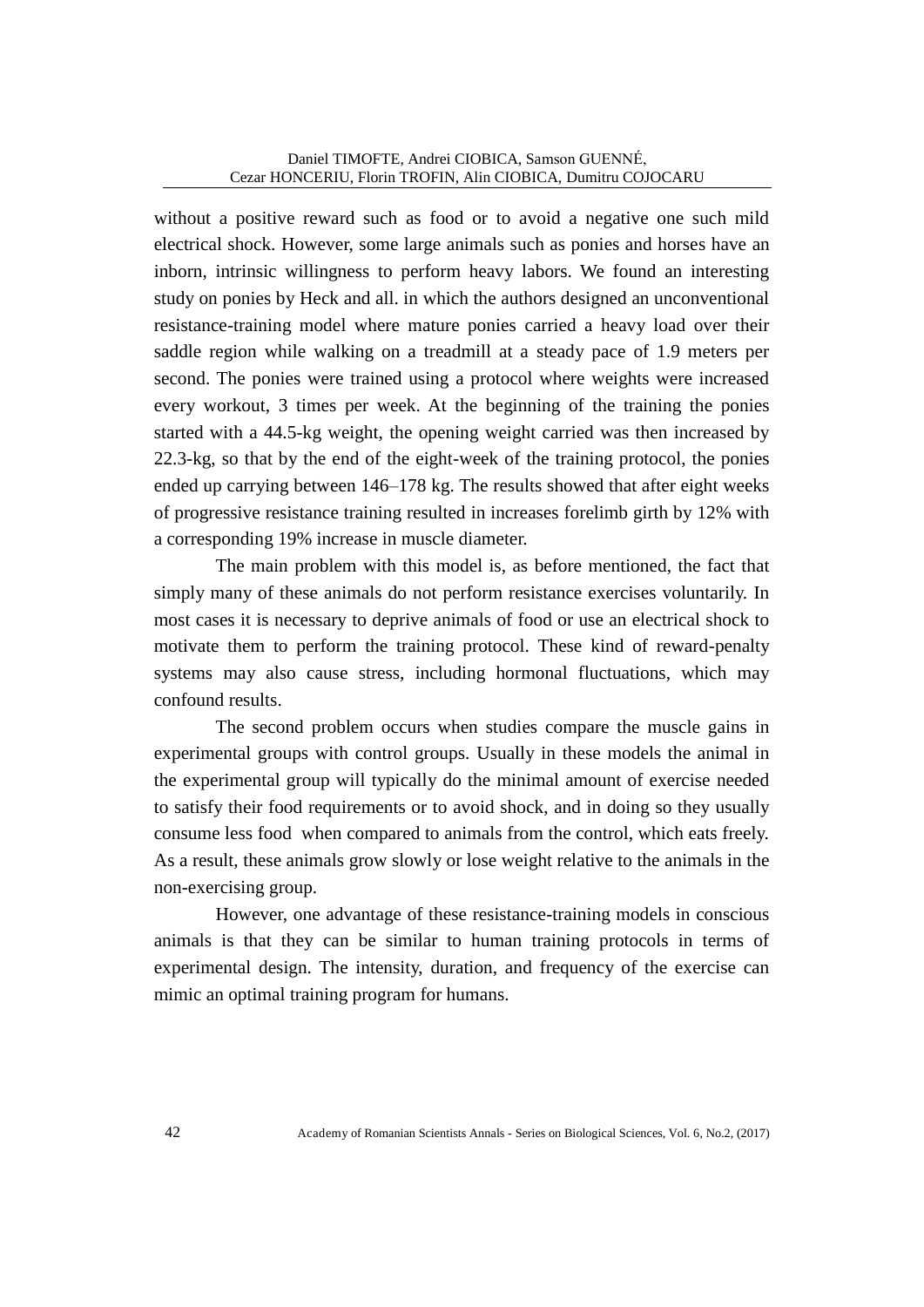#### **Resistance Training in Unconscious Animals**

 Another important animal resistance training model used in many studies is the training program that consists in involuntary muscle contractions induced by electrical stimulation which results in muscle hypertrophy. For example, Wong and Booth designed a model in which subcutaneous electrodes are inserted along the plantar flexor muscles of an anesthetized rodent. When these electrodes are stimulated, one hindlimb of the rat contracts against a weighted pulley bar. The results of this study showed that after 16 weeks of training with 4 sets of 6 contractions per set performed every third day, the weight lifted by the trained muscles approximately doubled and gastrocnemius, plantaris, soleus, and tibialis anterior muscles showed a hypertrophy of 13–18%. When the same authors designed two subsequent studies, the importance of the protocol design in resistance studies was highlighted (Wong and Booth, 1990). In the two latter studies, two bouts of exercise were performed each week for ten weeks but during each bout the muscles were stimulated to contract 192 times when compared with 24 contractions in the first study. A different training protocol regarding total training volume presented different results. The 192-contraction protocol resulted in no hypertrophy of gastrocnemius muscles, but a 30% hypertrophy of tibialis anterior muscles was induced compared to the original study, where gastrocnemius, plantaris, soleus, and tibialis anterior muscles showed a hypertrophy of 13–18%.

 To ensure that all motor units of all lower leg muscles were maximally activated, Baar and Esser designed a modified weighted pulley bar rat model where an electrode is surgically implanted on the sciatic nerve of one hindlimb, proximal to the muscles. This was considered an important improvement over the subcutaneous electrodes because the studied muscles were not physically damaged by the electrodes. The results reported by the authors showed a hypertrophy in tibialis anterior and extensor digitorum longus muscles of 14% following six weeks of 10 sets of 6 contractions per set, done 2 times per week.

 After it was demonstrated that this model is producing muscle hypertrophy, researchers turned their attention the role of S6 protein kinase during the initiation of hypertrophy. S6 protein kinase is a protein that is involved in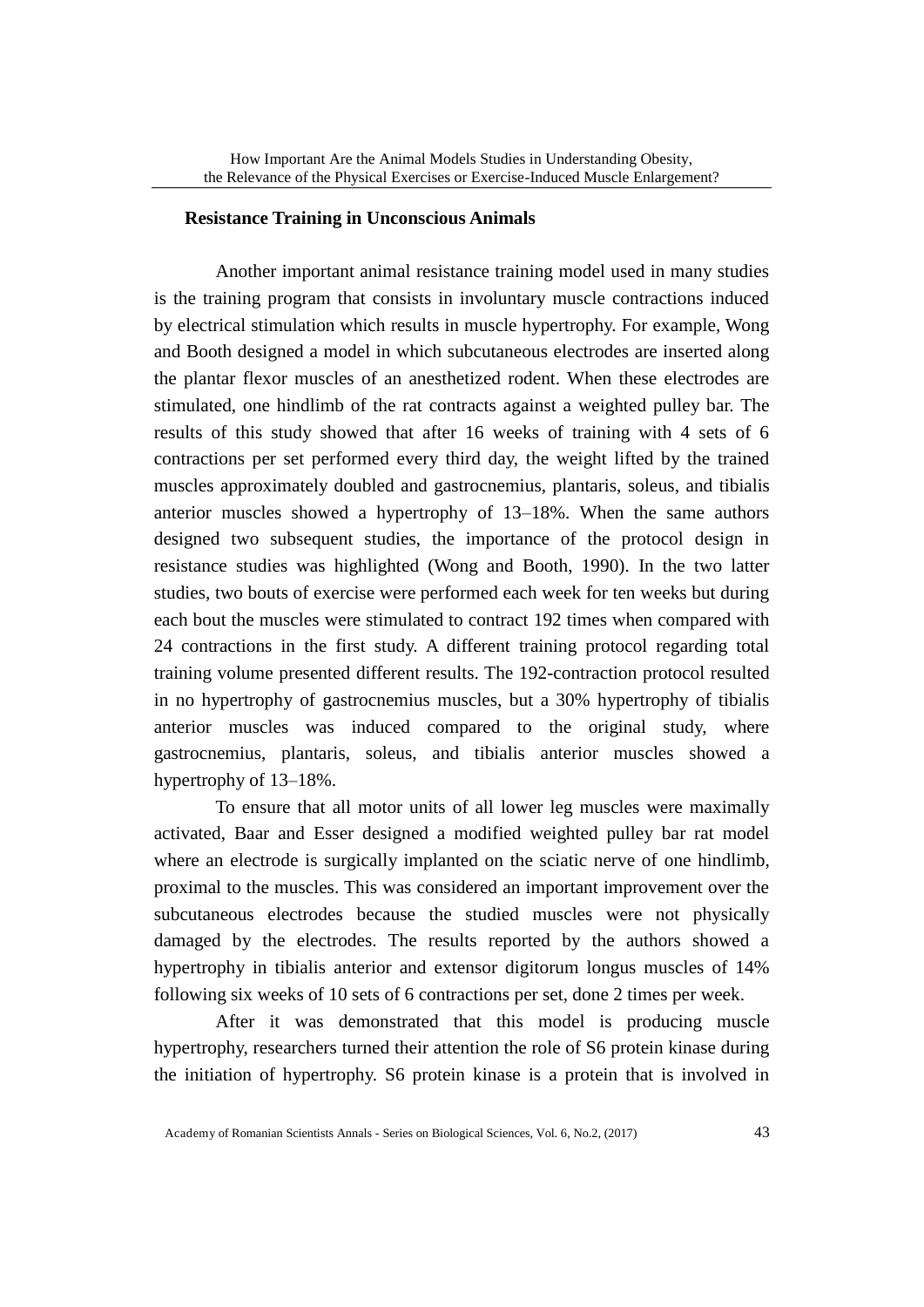regulating protein synthesis in muscle. Baar and Esser designed a suchlike animal model for studying underlying molecular mechanisms of muscle hypertrophy. The authors of this design used a stimulating electrode on the proximal sciatic nerve that produced contractions of all lower leg muscles.

We also found two other studies that have described methods for implanting electrodes on the more distal tibial and peroneal nerves of rodents hindlimbs (Walter et al., 1991, Warren et al., 1998). The authors described these models as advantageous because it is possible to stimulate specific muscle groups instead of the entire lower leg.

 One of the main advantages of studying muscle contractions and muscle hypertrophy with this electrical stimulation model is the precise control that the investigator has in terms of the exercise protocol. Training parameters such as stimulation frequency and duration, the percent of maximal muscle strength generated per contraction, the number of contractions, and rest periods between contractions can be carefully controlled in this proposed model. Another advantage may be that this model is beyond animal's voluntary neural drive, therefore should be easier to predict the hypertrophic and functional responses.

 The main advantage of stimulating at high frequencies may be the potential activation of all motor units within the studied muscles. If each contraction is maximal also means that each contraction is identical. However, these type of contractions may be considered non physiological because the size principle of motor recruitment is not followed. Nevertheless, these electrical stimulation model may be used for rehabilitative purposes where the order of motor unit recruitment may be less critical than the ability to stimulate the muscle fibers to respond to overload. On the other hand, non-physiological muscle recruitment by electrical stimulation may not be recommended to be used in the rehabilitation of an athlete who main focus should be to perform maximally on the field.

 Furthermore, it is demonstrated that strength training is associated with a transition of fibers containing Type IIB myosin to Type IIA myosin (Starron et al., 1994). In contrast, high frequencies of stimulation it was shown to do the opposite. It was demonstrated in one study, in which transformation of fibers containing Type IIA to Type IIB myosin in rat soleus muscle has been reported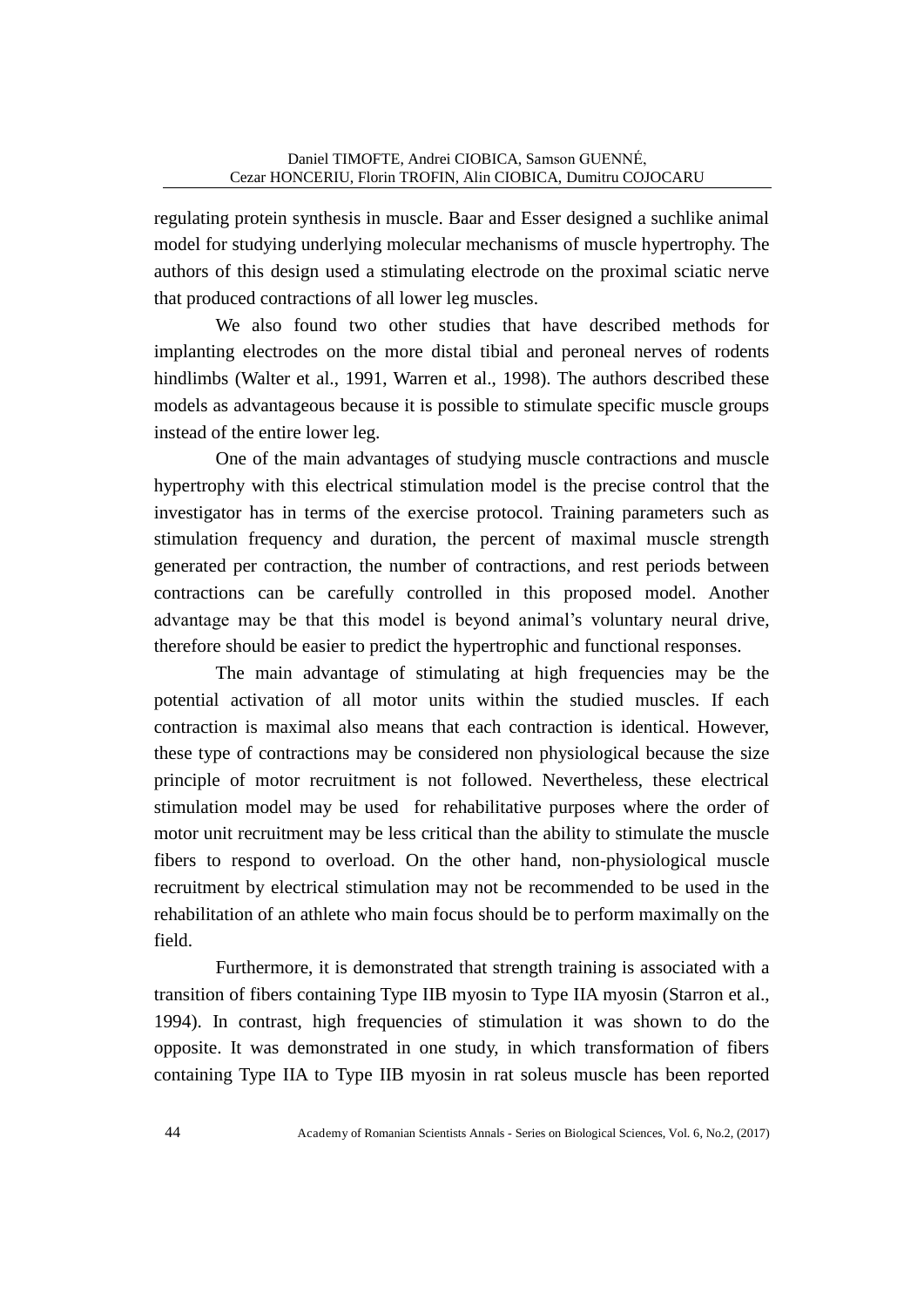following electrical stimulation (Hamalainen et al., 1996). To conclude, depending on the specificity of the desired outcome, the electrical stimulation in unconscious animals may or may not be applicable to clinical progressive training therapies.

## **Chronic stretch animal models**

 It has been proven that casting a muscle in a lengthened, rather than in a shortened position results in a significant improvement in maintaining the muscle mass reducing muscle atrophy (Baker et al., 1998). The model of chronic stretch has made similar observations in animals and has taken advantage of the simplicity of this type of experimental design to study hypertrophic responses in muscle mass.

 An interesting fact is that this model has mainly used birds and small mammals in their experiments. For example, hypertrophic responses have been studied from the stretch of chicken and quail wing muscles (Carson et al., 1998). It is worth noting that the results reported by these authors have been the same as those found in rabbit and rat hindlimb muscle stretch models. Although the functional and hypertrophic responses of the stretch model are well documented as before mentioned, the exact mechanism how stretching a muscle is inducing hypertrophy is not yet fully understood.

 The design used in these models implies a weight varying from 5% to 10% of the animal's body weight to be attached to one wing. The hypertrophic response is not compared to a control group, but rather with the other wing which is used as an intraanimal control (Carson et al., 1998). The main advantage of his unilateral model is that any systemic alteration, hormonal change, due to the experimental manipulation occur both in the control and stretched muscles, so the exact effects of the mechanical overload can be distinguished. In contrast, a possible disadvantage when using young chickens may be their continuous growth throughout the experimental period. Therefore, the normal process of the muscle may be a confound variable when trying to determine the level of hypertrophy that the stretch induced in the muscle mass.

 Therefore, there is an important advantage when using quails, considering that they are fully mature and fully grown by the age of six weeks. However, there is the disadvantage that due to the smaller size, less muscle tissue can be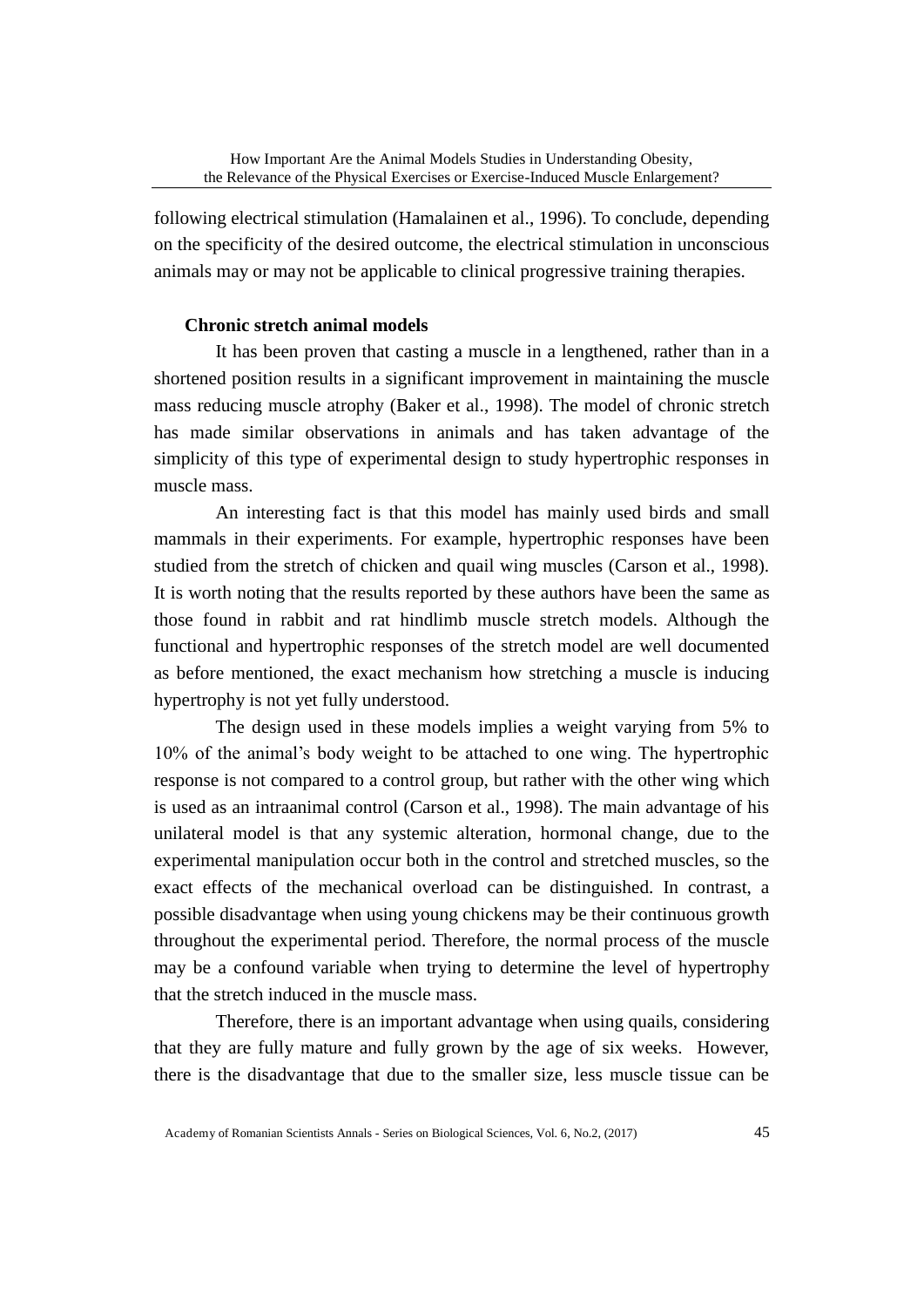obtained. Studies have shown that attaching a weight to the wing of a quail results in 100% hypertrophy of the supporting muscles of the wing after only two weeks. The increase in muscle mass continues, and after six weeks of constant stretch it has been reported to be at 150–200% (Antonio et al., 1994). The hypertrophy measured in the before mentioned studies have been obtained in both fast and slow twitching fibers and, as expected, an increase in muscle force production has also been reported (Always et al., 1993).

 The chronic stretch model has not been used only in birds but also in rats and rabbits. In one of these models, the rabbit ankle is chronically immobilized in plantar flexion. The results reported have shown a 20% increase in the dorsiflexor muscles after only four days (Goldspink et al., 1995). It is interesting to mention one model which studied the combined effect of the chronic stretch model with electrical stimulation. The results reported shown that the combination of muscle stretch and muscle activity induced by electrical stimulation resulted in a 10% greater increase in muscle mass compared to the stretch model alone.

 The main disadvantage of this model is that it cannot be extrapolated to humans. Most studies have used a stretch of 24 hours per day, to induce muscle hypertrophy. This stimulus is clearly not the same as resistance training in humans where the hypertrophy stimulus occurs for only a few minutes each day. For this reason, the hypertrophic response to an intermittent stretch has been studied. This model has also proven to be a potent hypertrophic stimulus in the avian model. In the two studies we found stretch applied to one wing for 24 hours followed by 48– 72 hours of rest, for 2 weeks resulted in almost 300% hypertrophy (Antonio et al., 1993).

 Therefore, one may conclude that the minimum duration of muscle stretch required to induce a significant hypertrophic change in avian skeletal muscle is likely to be much shorter. Consequently, Bates et al. studied the relationship between the exact duration of the stimulus per day and the extent of hypertrophy this stretch produces. The results reported that a stretch lasting only 30 min per day resulted in nearly 50% when compared to the increase that occurred with eight hours of stretch per day (Bates et al., 1993). This model could be extrapolated to human training protocols, where similar short-duration stretch may be feasible to be combined with resistance training if stretch is capable to amplify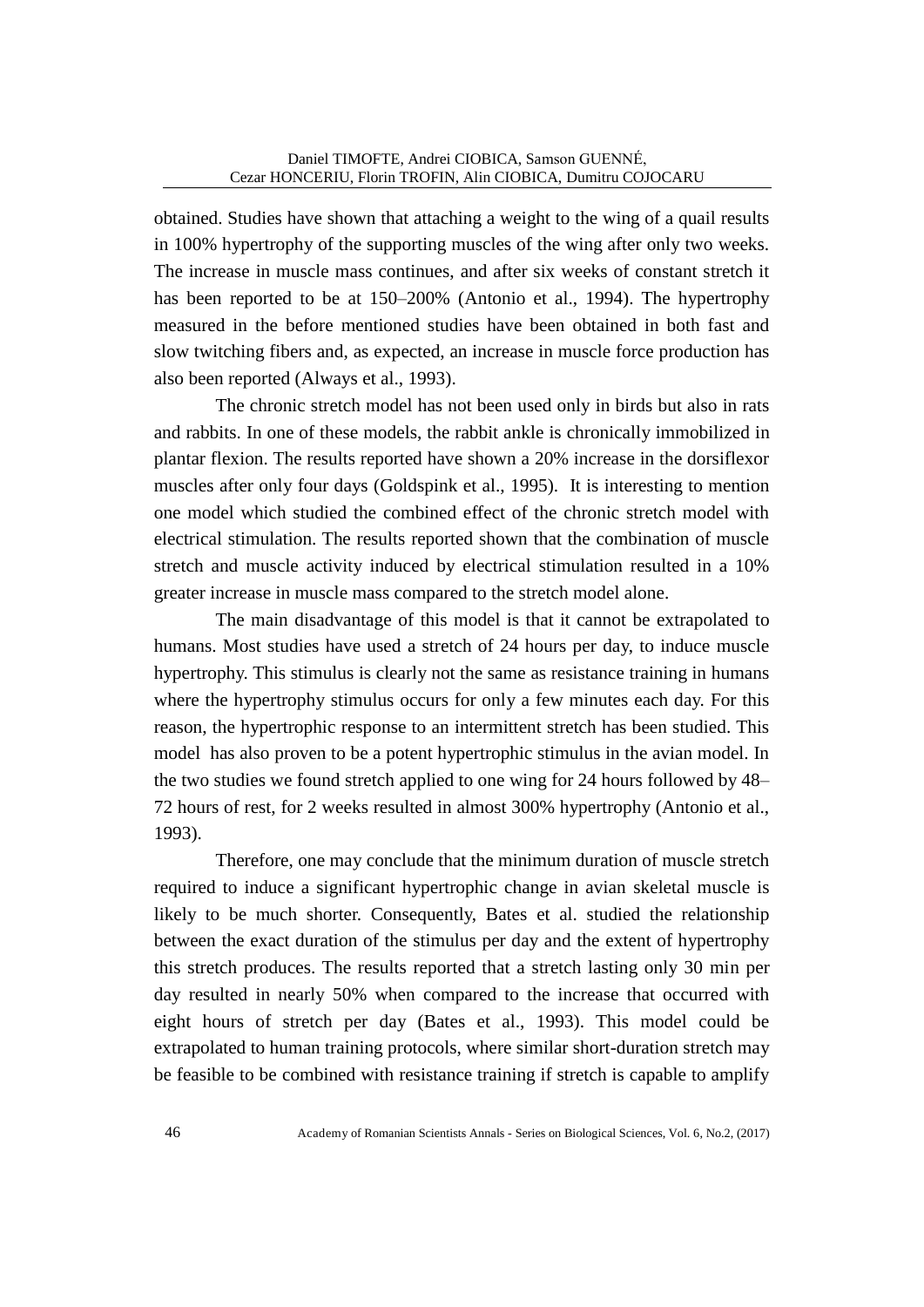the normal training-induced hypertrophy.

 The main advantage of this hypertrophy inducing stretch model is that it produces extremely large and rapid increases in the muscle mass. Furthermore it may be considered superior to other models for the reason that there is no surgical intervention, therefore the collected data is not confounded by surgical trauma or the local edema (Love et al., 1998).

## **Conclusions**

 To conclude, even if the adaptations to resistance training in muscles in human models experiments are made in the clinic, it is considered difficult to evaluate hypertrophic responses and the underlying mechanisms behind them. One of the main reasons behind that is the lengthy interval of time the adaptations and results from training require before they become measurable and also there is a large variability in response to resistance exercises among humans. Therefore, an important advantage that various animal models have is that they could induce rapid and extensive muscle hypertrophy and more-so, some models allow a more precise control of the exercise parameters. By studying and improving these animal models of muscle hypertrophy, we could be able to evaluate and use the relevant data from these models to design new programs for optimising the specificity of the progressive resistance training in humans.

#### **References**

- 1. Aagaard P. Training-induced changes in neural function. Exerc Sports Sci Rev 2003; 31: 61-7
- 2. Ababei D, Lefter R, Bild V, Antioch I, Balmus I, Ciobica A, Timofte D. Preliminary data regarding some pain manifestations in a MPTP- induced rat model of Parkinson's disease. Veterinary Drug 2015; 9: 59-62.
- 3. Achitei D, Ciobica A, Balan G , Gologan E, Stanciu C, Stefanescu G. Different Profile of Peripheral Antioxidant Enzymes and Lipid Peroxidation in Active and Non-active Inflammatory Bowel Disease Patients. Digestive Diseases and Sciences, (2013) 58, 1244-1249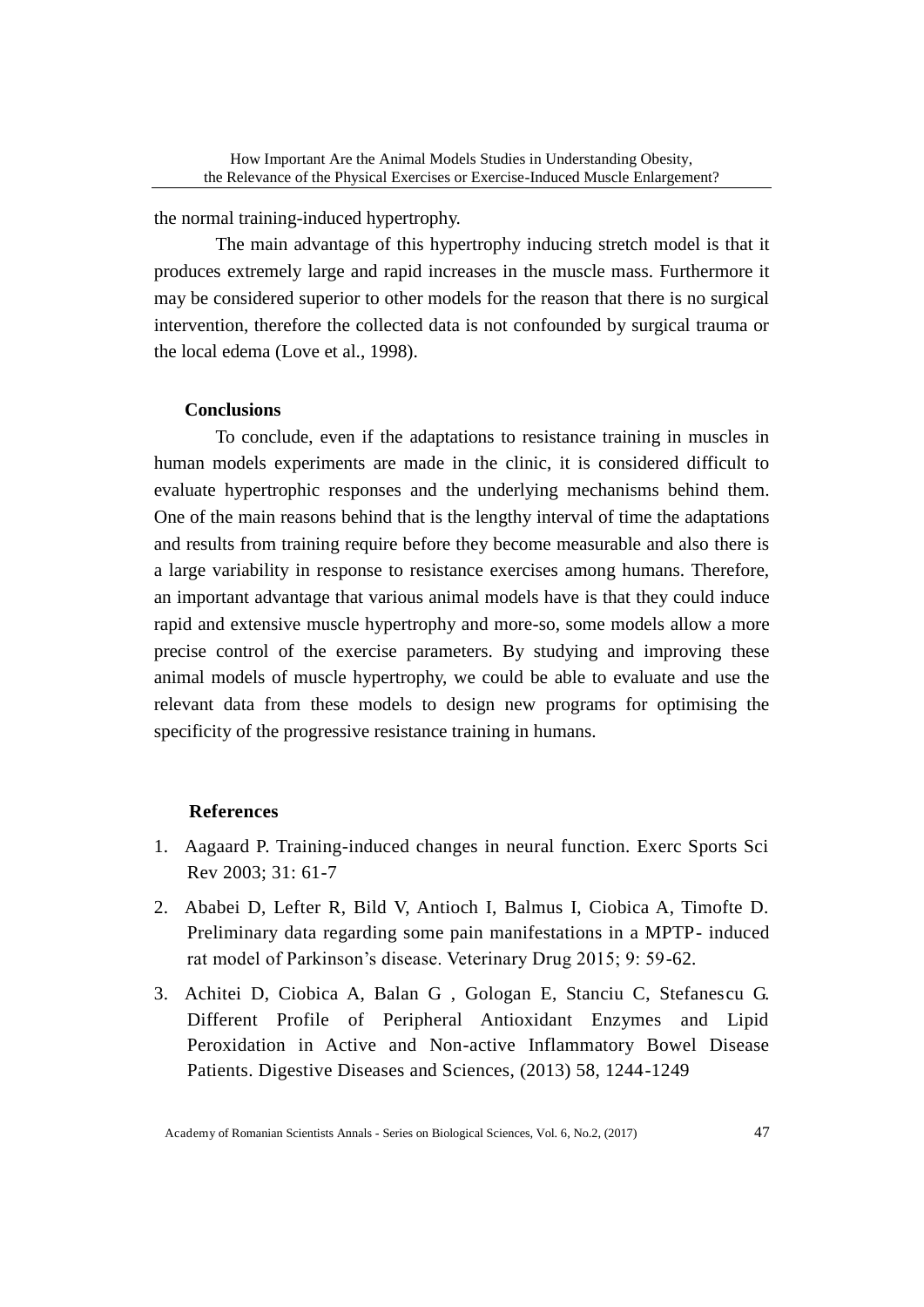- 4. Alway SE. Force and contractile characteristics after stretch overload in quail anterior latissimus dorsi muscle. J Appl Physiol. 1994;77:135–141
- 5. Antonio J, Gonyea WJ. Progressive stretch overload of skeletal muscle results in hypertrophy before hyperplasia. J Appl Physiol. 1993;75:1263– 1271.
- 6. Antonio J, Gonyea WJ. Role of muscle fiber hypertrophy and hyperplasia in intermittently stretched avian muscle. J Appl Physiol. 1993;74:1893– 1898.
- 7. Baar K, Esser K. Phosphorylation of p70S6k correlates with increased skeletal muscle mass following resistance exercise. Am J Physiol. 1999;276:C120–C127.
- 8. Baker JH, Matsumoto DE.: Adaptation of skeletal muscle to immobilization in a shortened position. Muscle Nerve 2: 213-244, 1988.
- 9. Bates GP. The relationship between duration of stimulus per day and the extent of hypertrophy of slow-tonic skeletal muscle in the fowl, Gallus gallus. Comp Biochem Physiol Comp Physiol. 1993;106:755–758.
- 10. Buggy J, Davis JM. Motivating physical activity in animal models. Int J Sport Exerc Psychol. 2005;3:202-221.
- 11. Cahill GM. Clock mechanisms in zebrafish. Cell Tissue Res. 2002;309:27- 34.
- 12. Carro E, Nunez A, Busiguina S, Torres-Aleman I. Circulating insulin-like growth factor I mediates effects of exercise on the brain. J Neurosci. 2000;20:2926-2933.
- 13. Carson JA, Booth FW. Myogenin mRNA is elevated during rapid, slow, and maintenance phases of stretch induced hypertrophy in chicken slowtonic muscle. Pflugers Arch. 1998;435:850–858.
- 14. Carson JA, Wei L. Integrin signaling's potential for mediating gene expression in hypertrophying skeletal muscle. J Appl Physiol. 2000;88:337–343.
- 15. Chefer SI, Talan MI, Engel BT. Central neural correlates of learned heart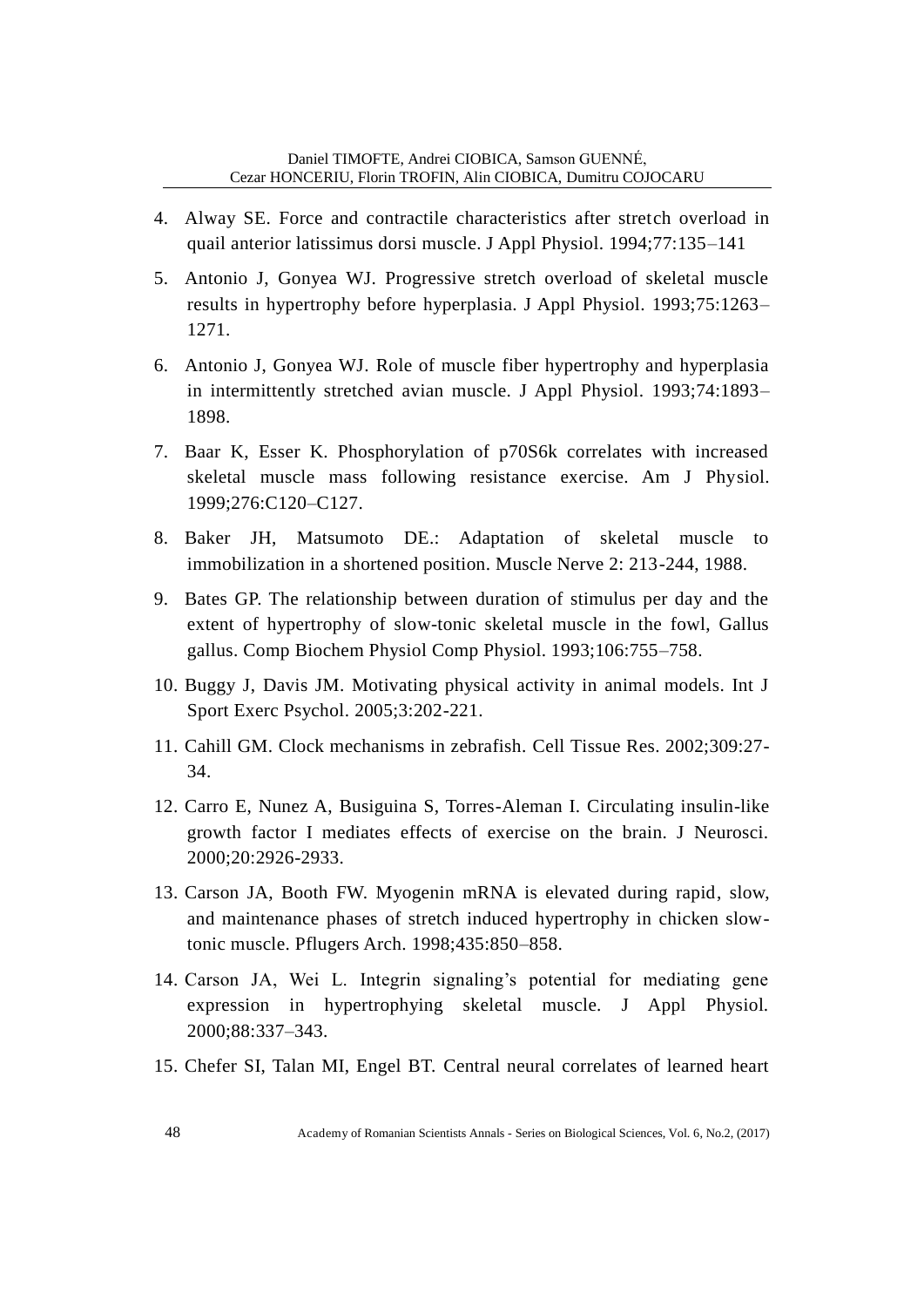rate control during exercise: central command demystified. J Appl Physiol. 1997;83:1448-1453.

- 16. Ciobica A, Cezar Honceriu, Alin Ciobica, Romeo Dobrin, Florin Trofin, Daniel Timofte, Is exercising relevant for some therapeutical approaches in anxiety and depression?, Bulletin of Integrative Psychiatry, 2016, 71 (4), 59-69.
- 17. Ciobica A, Cezar Honceriu, Dumitru Cojocaru, Manuel Paulet, Alin Ciobica, Florin Trofin, Daniel Timofte, The general health-related and metabolic benefits of strength training, Annals Series on Biological Sciences, Volume 5, No. 2, 2016, pp. 112-124.
- 18. Ciobica A, Hritcu L, Padurariu M, Dobrin R, Bild V. Effects of serotonin depletion on behavior and neuronal oxidative stress status in rat: relevance for anxiety and affective disorders. Adv Med Sci. 2010, 55(2), 289-296
- 19. Ciobica A, Lucian Hritcu, Veronica Nastasa, Manuela Padurariu, Walther Bild, Inhibition of central angiotensin converting enzyme exerts anxiolytic effects by decreasing brain oxidative stress, J Med Biochem 2011, 30(2): 109–114.
- 20. Ciobica A, Padurariu M, Hritcu L. The effects of short-term nicotine administration on behavioral and oxidative stress deficiencies induced by a rat model of Parkinson's disease. Psychiatr Danub 2012; 24: 194-205.
- 21. Ciobica A, R. Lefter, M. Paulet, F. Trofin, C. Honceriu, I. Antioch, D. Ababei, E. Anton, D. Timofte. Physical exercising is reducing anxiety, depression and memory deficits associated with a MPTP-induced rat model of Parkinson's disease. Neurodegener Dis 2015; 15: 1918.
- 22. Ciobica A, Radu Lefter, Manuel Paulet, Daniel Timofte, Studying an animal model of autism based on valproic acid perinatal administration in rats - the relevance of some antioxidants administration, Physiology, 2015 Supplement, ISSN 1223-2076, pagina 32.
- 23. Ciobica A, Veronica Bild, Lucian Hritcu, Manuela Padurariu, Walther Bild, Effects of angiotensin II receptor antagonists on anxiety and some oxidative stress markers in rat, Central European Journal of Medicine, 2011, 6(3), 331-340.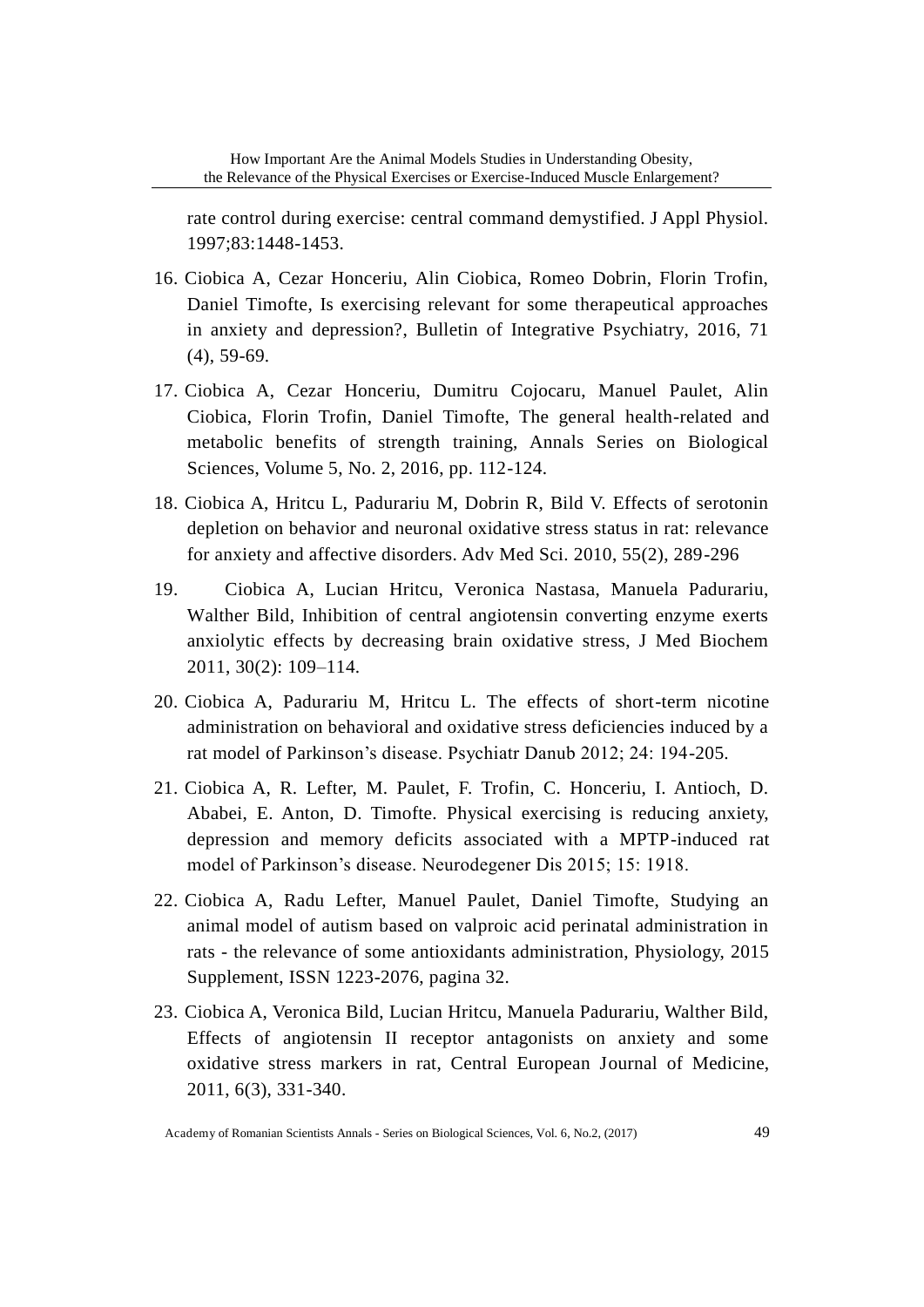- 24. Cojocaru Dumitru C, Elena Ciornea, Sabina Ioana Cojocaru, Biochimia vitaminelor și a hormonilor, Editura Academiei Române, 2010.
- 25. Cojocaru Dumitru C, Enzimologie practică, 2005, Editor Tehnopress
- 26. Cojocaru Dumitru C, Zenovia Olteanu, Elena Ciornea, Enzimologie generală, 2007, Editor Tehnopress.
- 27. Engel BT, Talan MI. Autonomic blockade does not prevent learned heart rate attenuation during exercise. Physiol Behav. 1991;49:373-382.
- 28. Engel BT, Talan MI. Hemodynamic and respiratory concomitants of learned heart rate control during exercise. Psychophysiology. 1991;28: 225-230.
- 29. Evans, WJ. Effects of exercise on senescent muscle. Clin Orthopaed Rel Res 403(Suppl.): S211–S220, 2002.
- 30. Fluckey JD, Kraemer WJ, Farrell PA. Pancreatic islet insulin secretion is increased after resistance exercise in rats. J Appl Physiol. 1995;79:1100– 1105.
- 31. Folland, JP, Irish, CS, Roberts, JC, Tarr, JE, and Jones, DA. Fatigue is not a necessary stimulus for strength gains during resistance training. Br J Sports Med 36: 370–373, 2002.
- 32. Foyet Harquin Simplice, Hritcu Lucian, Ciobica Alin, Stefan Marius, Kamtchouing Pierre, Cojocaru Dumitru, Methanolic extract of Hibiscus asper leaves improves spatial memory deficits in the 6- hydroxydopaminelesion rodent model of Parkinson's disease, Journal of Ethnopharmacology, 2011 Jan 27;133(2):773-9.
- 33. Foyet Harquin Simplice, Ngatanko Abaissou Hervé Hervé, Wado Eglantine, Emamnuel Acha Asongalem, Alin Ciobica, Emilia coccinae (SIMS) G Extract Improves Memory Impairment, Cholinergic Dysfunction, and Oxidative Stress Damage in Scopolamine-Treated Rats, BMC Complementary and Alternative Medicine, 2015 15 (1): 333.
- 34. Garner RP, Terracio L, Borg TK, Buggy J. Intracranial self-stimulation motivates weight-lifting exercise in rats. J Appl Physiol. 1991;71:1627- 1631.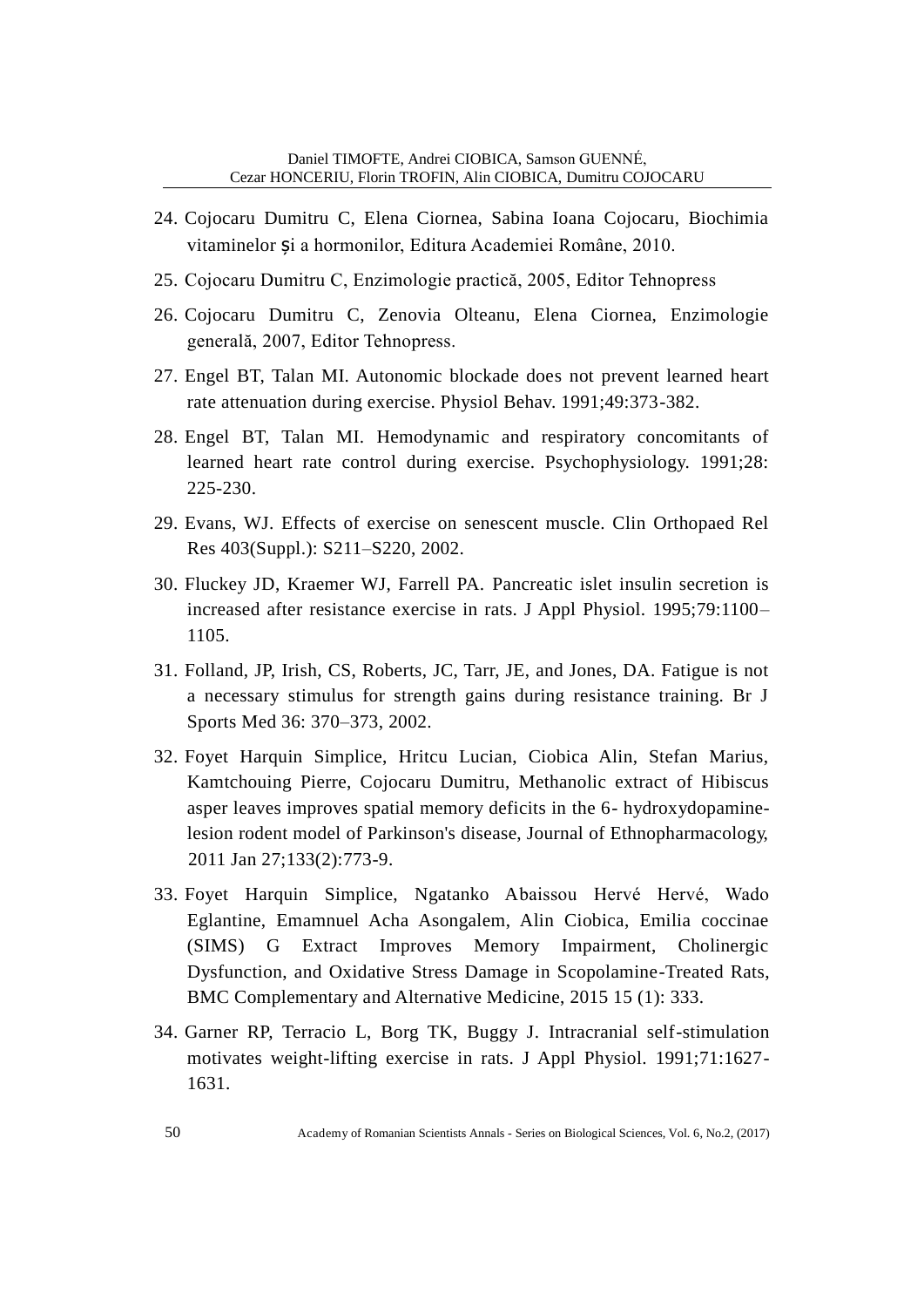- 35. Goldspink DF, Cox VM, Smith SK, et al. Muscle growth in response to mechanical stimuli. Am J Physiol. 1995;268:E288–E297.
- 36. Goldspink G. The combined effects of exercise and reduced food intake on skeletal muscle fibers. J Cell Comp Physiol. 1964;63:209–216.
- 37. Gonyea WJ, Ericson GC, Bonde-Petersen F. Skeletal muscle fiber splitting induced by weight-lifting exercise in cats. Acta Physiol Scand. 1977;99:105–109.
- 38. Hamalainen N, Pette D. Slow-to-fast transitions in myosin expression of rat soleus muscle by phasic high-frequency stimulation. FEBS Lett. 1996;399:220–222.
- 39. Heck RW, McKeever KH, Alway SE, et al. Resistance training-induced increases in muscle mass and performance in ponies. Med Sci Sports Exerc. 1996;28:877–883.
- 40. Ho KW, Roy RR, Tweedle CD, Heusner WW, Van Huss WD, Carrow E. Skeletal muscle fiber splitting with weight-lifting exercise in rats. Am J Anat. 1980;157:433–440.
- 41. Hornberger TA Jr, Farrar RP. Physiological hypertrophy of the FHL muscle following 8 weeks of progressive resistance exercise in the rat. Can J Appl Physiol. 2004 Feb;29(1):16-31.
- 42. Hornberger, TA and Chien, S. Mechanical stimuli and nutrients regulate rapamycin-sensitive signaling through distinct mechanisms in skeletal muscle. J Cell Biochem 97: 1207–1216, 2006
- 43. Ioana Miruna Balmus, Alin Ciobica, Anca Trifan, Carol Stanciu, The implications of oxidative stress and antioxidant therapies in inflammatory bowel disease: clinical aspects and animal models, Saudi Journal of Gastroenterology, Volume 22, Number 1, January 2016, 22 (1) , pp. 3-17.
- 44. Ishiwari K, Weber SM, Mingote S, Correa M, Salamone JD. Accumbens dopamine and the regulation of effort in food-seeking behavior: modulation of work output by different ratio or force requirements. Behav Brain Res. 2004;151:83-91.
- 45. Kimball, SR, Farrell, PA, and Jefferson, LS. Invited review: Role of insulin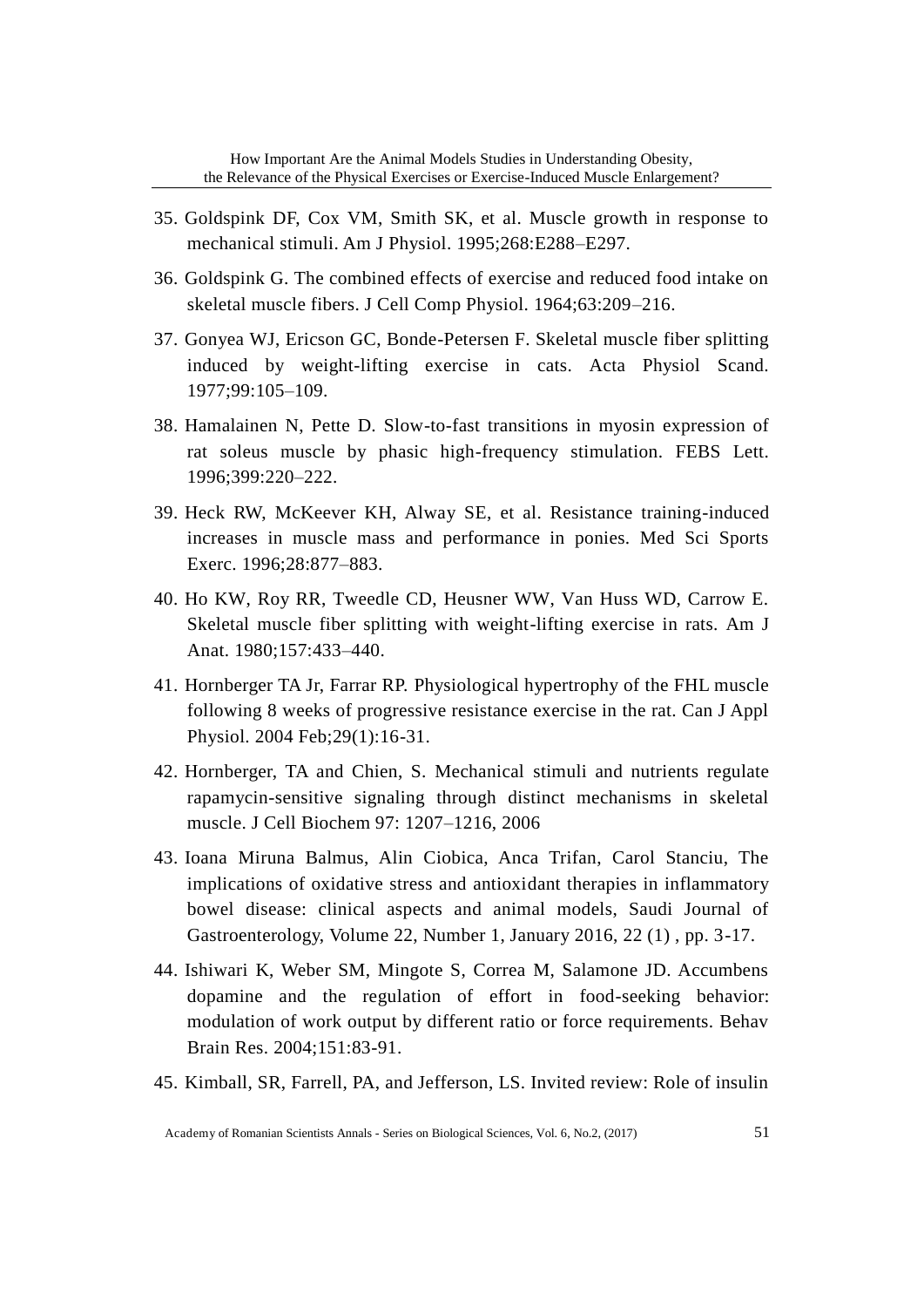in translational control of protein synthesis in skeletal muscle by amino acids or exercise. J Appl Physiol 93: 1168–1180,2002.

- 46. Klitgaard HA. A model for quantitative strength training of hindlimb muscles of the rat. J Appl Physiol. 1988;64:1740-1745.
- 47. Klitgaard HA. A model for quantitative strength training of hindlimb muscles of the rat. J Appl Physiol. 1988;64:1740-1745.
- 48. Lefter R, Dumitru Cojocaru, Alin Ciobica, Ioan Manuel Paulet, Ionela Lacramioara Serban, Emil Anton. Aspects of animal models for the major neuropsychiatric disorders. Archives of Biological Sciences Belgr. 66, 3 (2014), 105-1115.
- 49. Liu Q, Simpson K, Izar P, Ottoni E, Visalberghi E, Fragaszy D. Kinematics and energetics of nut-cracking in wild capuchin monkeys (Cebus libidinosus) in Piaui, Brazil. Am J Physical Anthropol. 2009;138:210-220.
- 50. Lowe DA, Lund TC, Alway SE. Hypertrophy-stimulated myogenic regulatory factor mRNA increases are attenuated in fast muscle of aged quails. Am J Physiol. 1998;275:C155–C162.
- 51. Lutz TA, Woods SC. Overview of Animal Models of Obesity. Current protocols in pharmacology / editorial board, SJ Enna (editor-in-chief) . [et al]. 2012;CHAPTER:Unit5.61. doi:10.1002/0471141755. ph0561s58.
- 52. Parise G, Yarasheski KE. The utility of resistance exercise training and amino acid supplementation for reversing age-associated decrements in muscle protein mass and function. Curr Opin Clin Nutr Metab Care. 2000;3:489–495.
- 53. Pollock ML, Franklin BA, Balady GJ, et al. AHA Science Advisory. Resistance exercise in individuals with and without cardiovascular disease: benefits, rationale, safety, and prescription: An advisory from the Committee on Exercise, Rehabilitation, and Prevention, Council on Clinical Cardiology, American Heart Association; Position paper endorsed by the American College of
- 54. Remple MS, Bruneau RM, BandeBerg PM, Goertzen C, Kleim JA. Sensitivity of cortical movement representations to motor experience: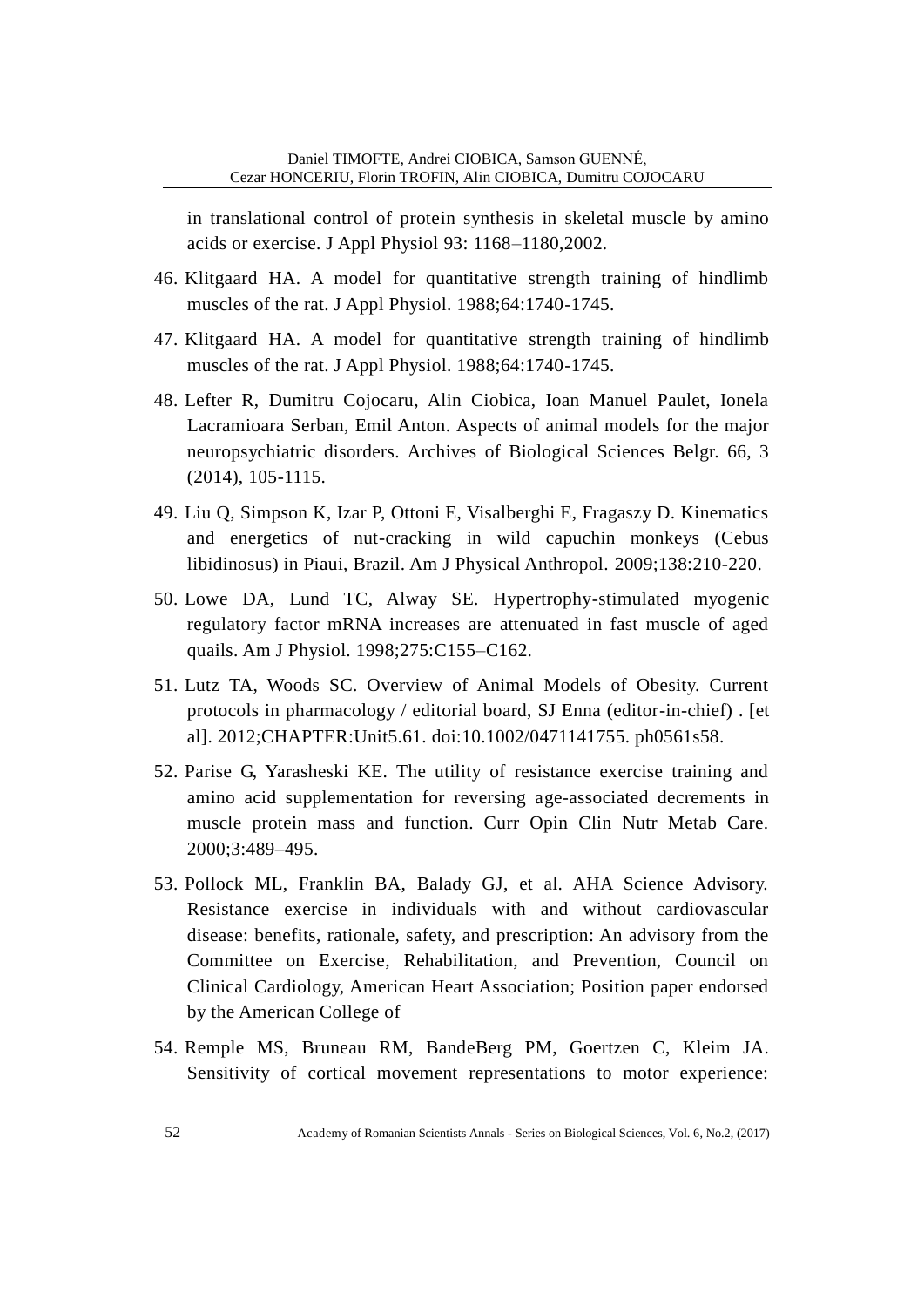evidence that skill learning but not strength training induces cortical reorganization. Behav Brain Res. 2001;123:133-141.

- 55. Ricardo Cardoso Cassilhas, Ismair Teodoro Reis, Daniel Venâncio, Jansen Fernandes, Sérgio Tufik, Gonyea WJ, Ericson GC. An experimental model for the study of exercise-induced skeletal muscle hypertrophy. J Appl Physiol. 1976;40:630-633.
- 56. Roşoiu N., Roşoiu R.D., Mihăieşi M., Certain Biochemical Correlations of Major Metabolic Routes in Schizophrenia, Archives of the Balkan Medical Union, vol. 41, no 2, pp. 59-62, (2006).
- 57. Roşoiu R.D., Roşoiu N., Dănulescu A., Certain biochemical disfunctions in schizophrenia, Archives of the Balkan Medical Union, vol. 42, no. 4, pp. 214-219, (2007).
- 58. Rosoiu R.D., Verman I.G., Brandrabur D., Basa M., Rosoiu N., Antioxidant status and other biochemical parameters in Schizophrenia Archives of the Balkan Medical Union, vol. 44, no. 1, pp. 9-14, (2009).
- 59. Sandu E, Alin Ciobica, Lacramioara Oprica, Emil Anton, Daniel Timofte, The relevance body mass index on the oxidative stress status of Alzheimer's disease pathology, Analele Științifice ale Universității "Alexandru Ioan Cuza", Secțiunea Genetică și Biologie Moleculară, 2014; 15 (4): 9-18
- 60. Shannon HE, Love PL. Within-session repeated acquisition behavior in rats as a potential model of executive function. Eur J Pharmacol. 2004;498:125-134.
- 61. Shinohara, M, Kouzaki, M, Yoshihisa T, and Fukunaga T. Efficacy of tourniquet ischemia for strength training with low resistance. Eur J Appl Physiol 77: 189–191, 1998.
- 62. Smith, RC and Rutherford, OM. The role of metabolites in strength training. I. A comparison of eccentric and concentric contractions. Eur J Appl Physiol Occup Physiol 71: 332–336, 1995
- 63. Sports Medicine. Circulation. 2000;101:828–833.
- 64. Staron RS, Karapondo DL, Kraemer WJ, et al. Skeletal muscle adaptations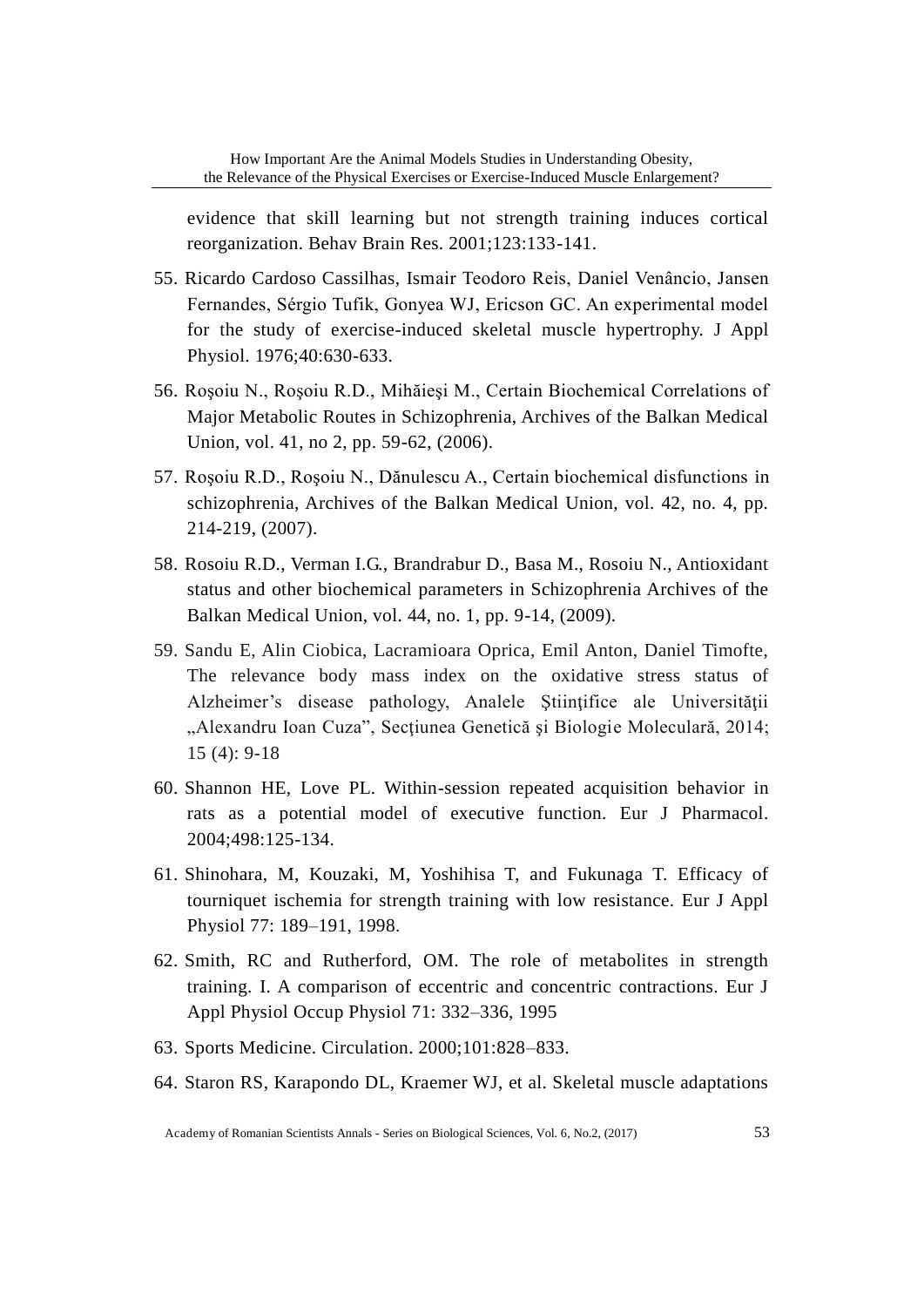during early phase of heavyresistance training in men and women. J Appl Physiol. 1994;76:1247–1255.

- 65. Taaffe DR, Marcus R. Musculoskeletal health and the older adult. J Rehabil Res Dev. 2000;37:245–254.
- 66. Talan MI, Engel BT. Learned control of heart rate during dynamic exercise in nonhuman primates. J Appl Physiol. 1986;61:545-553.
- 67. Tamaki T, Uchiyama S, Nakano S. A weight-lifting exercise model for inducing hypertrophy in the hindlimb muscles of rats. Med Sci Sports Exerc. 1992;24:881–886.
- 68. Tapp PD, Siwak CT, Estrada J, et al. Size and reversal learning in the beagle dog as a measure of executive function and inhibitory control in aging. Learn Mem. 2003;10:64-73.
- 69. Trofin F, Alin Ciobica, Cezar Honceriu, Sabina Cojocaru, Bogdan Stoica, Dumitru Cojocaru, Elena Ciornea, Daniel Timofte, Modulatory effects of vitamin C and smoking status in the relation between physical exercising and oxidative stress, Romanian Biotechnological Letters, 2017, 22, 2
- 70. Trofin F, Alin Ciobica, Dumitru Cojocaru, Marin Chirazi, Cezar Honceriu, Laurentiu Trofin, Dragomir Serban, Daniel Timofte, Sabina Ioana Cojocaru, Emil Anton, Increased oxidative stress in rat after five minutes treadmill exercise, Central European Journal of Medicine, October 2014, Volume 9, Issue 5, pp 722-728.
- 71. Trofin F, Cezar Honceriu, Ciobica A, Dumitru Cojocaru, The Influence of Vitamin C on the Oxidative Stress in Untrained Smoking Subjects, Applied Mechanics and Materials, 2014, 555, 713-722.
- 72. Trofin F, Marin Chirazi, Cezar Honceriu, Paula Drosescu, Gabriela Grădinariu, Alin Vorniceanu, Emil Anton, et al. Pre-administration of vitamin C reduces exercise-induced oxidative stress status in untrained subjects. Archives of Biological Sciences Belgr. 66, 3 (2014), 1179-1185
- 73. Vierck, J, O'Reilly, B, Hossner, K, Antonio, J, Byrne, K, Bucci, L, and Dodson, M. Satellite cell regulation following myotrauma caused by resistance exercise. Cell Biol Int 24: 263–272, 2000.